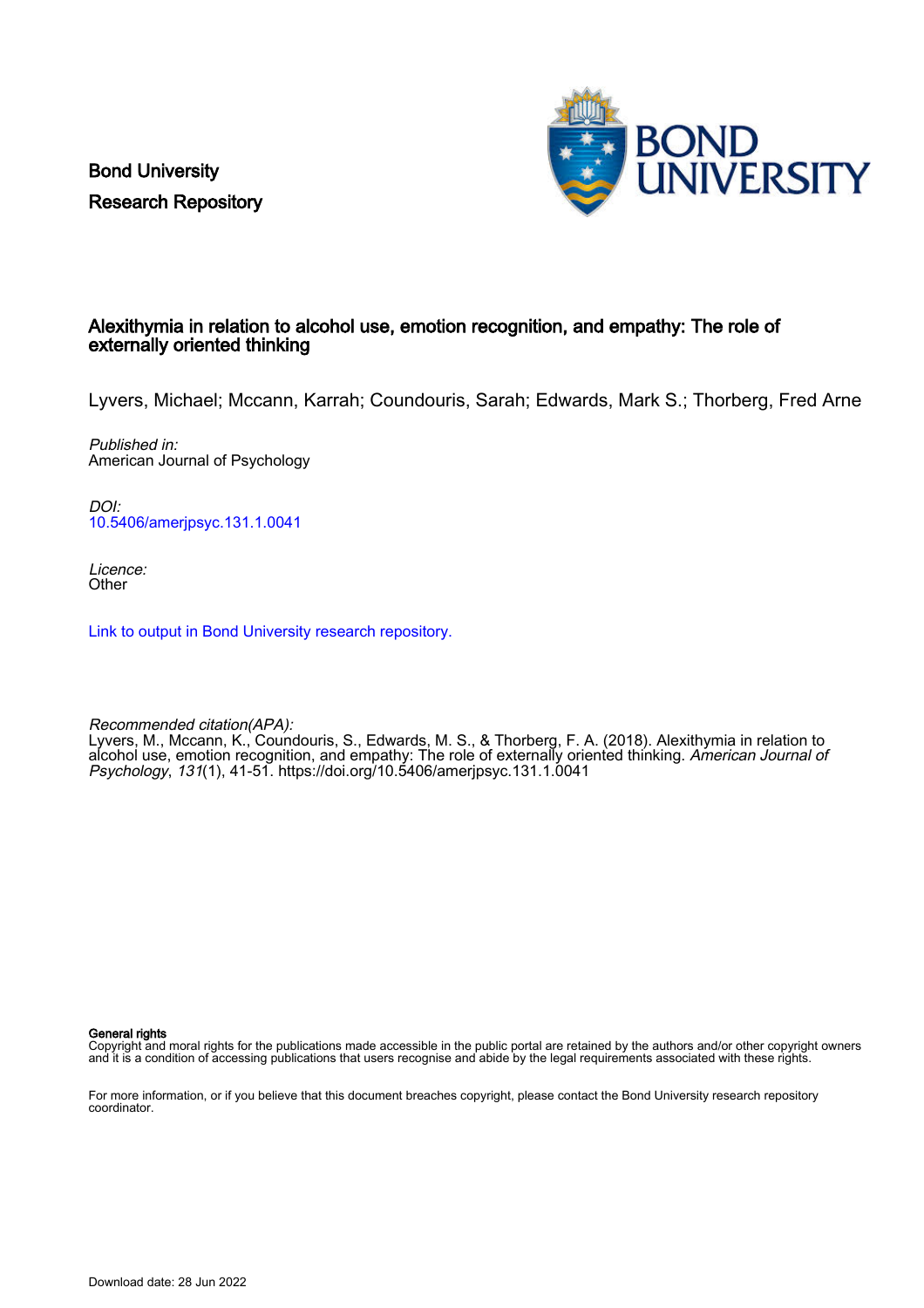Alexithymia in Relation to Alcohol Use,

Emotion Recognition and Empathy: The Role of Externally Oriented Thinking

<sup>1</sup>Michael Lyvers, Ph.D.

<sup>1</sup>Karrah McCann, Bachelor of Psychological Science (Honours)

<sup>1</sup>Sarah Coundouris, Bachelor of Psychological Science (Honours)

<sup>2</sup>Mark S. Edwards, Ph.D.

3 Fred Arne Thorberg, Ph.D.

<sup>1</sup>School of Psychology, Bond University Qld 4229 AUSTRALIA

<sup>2</sup>School of Psychological and Social Sciences, York St. John University

Lord Mayor's Walk, York, YO31 7EX U.K.

<sup>3</sup>National Centre for Dual Diagnosis

Innlandet Hospital Trust

Brumunddal, NORWAY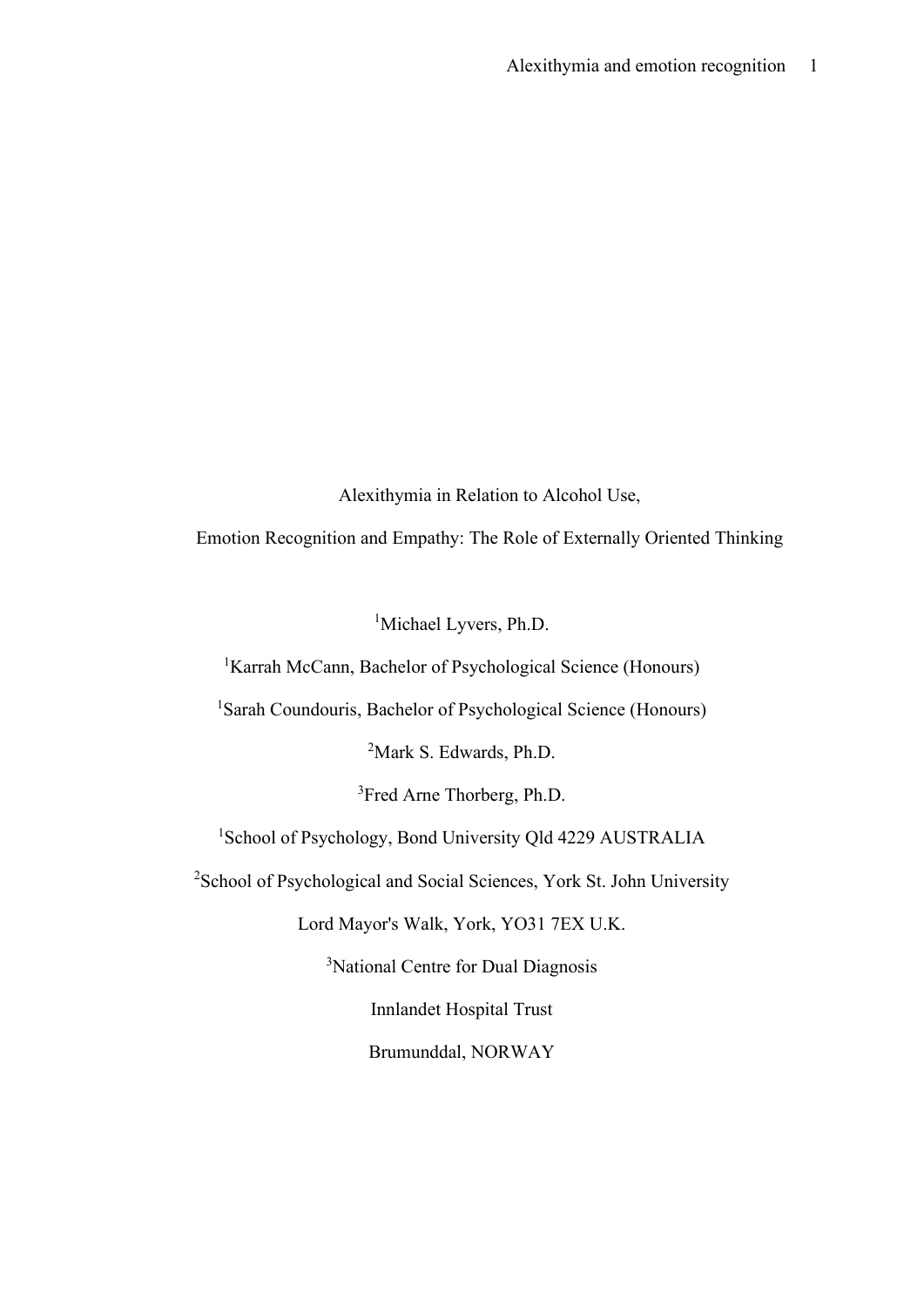#### Abstract

Both alcohol misuse and the externally oriented thinking (EOT) facet of alexithymia are associated with deficits in facial emotion recognition and emotional empathy. The aim of the present study was to investigate whether EOT mediates the association of drinking with these deficits, and to test the hypothesis that impaired facial emotion recognition mediates the relationship between EOT and low emotional empathy, in a non-clinical sample. The sample was comprised of 161 men and women who completed an online survey which included the Alcohol Use Disorders Identification Test (AUDIT), Depression Anxiety Stress Scales, Interpersonal Reactivity Index (IRI), Reading the Mind in the Eyes Test (RMET), and Toronto Alexithymia Scale (TAS-20). In addition to replicating associations between TAS-20 and other measures, EOT was found to mediate relationships between potential alcohol misuse (as indexed by AUDIT) and facial emotion recognition (as indexed by RMET) as well as emotional empathy (as indexed by the corresponding subscale of the IRI) after controlling for mood and demographic variables. The negative relationship between EOT and emotional empathy was mediated by impaired facial emotion recognition. Present findings point to a likely role of the EOT trait in the reported associations of alcohol misuse with both poor emotion recognition and low emotional empathy, and a mediating role of poor emotion recognition in the relationship of EOT to the latter.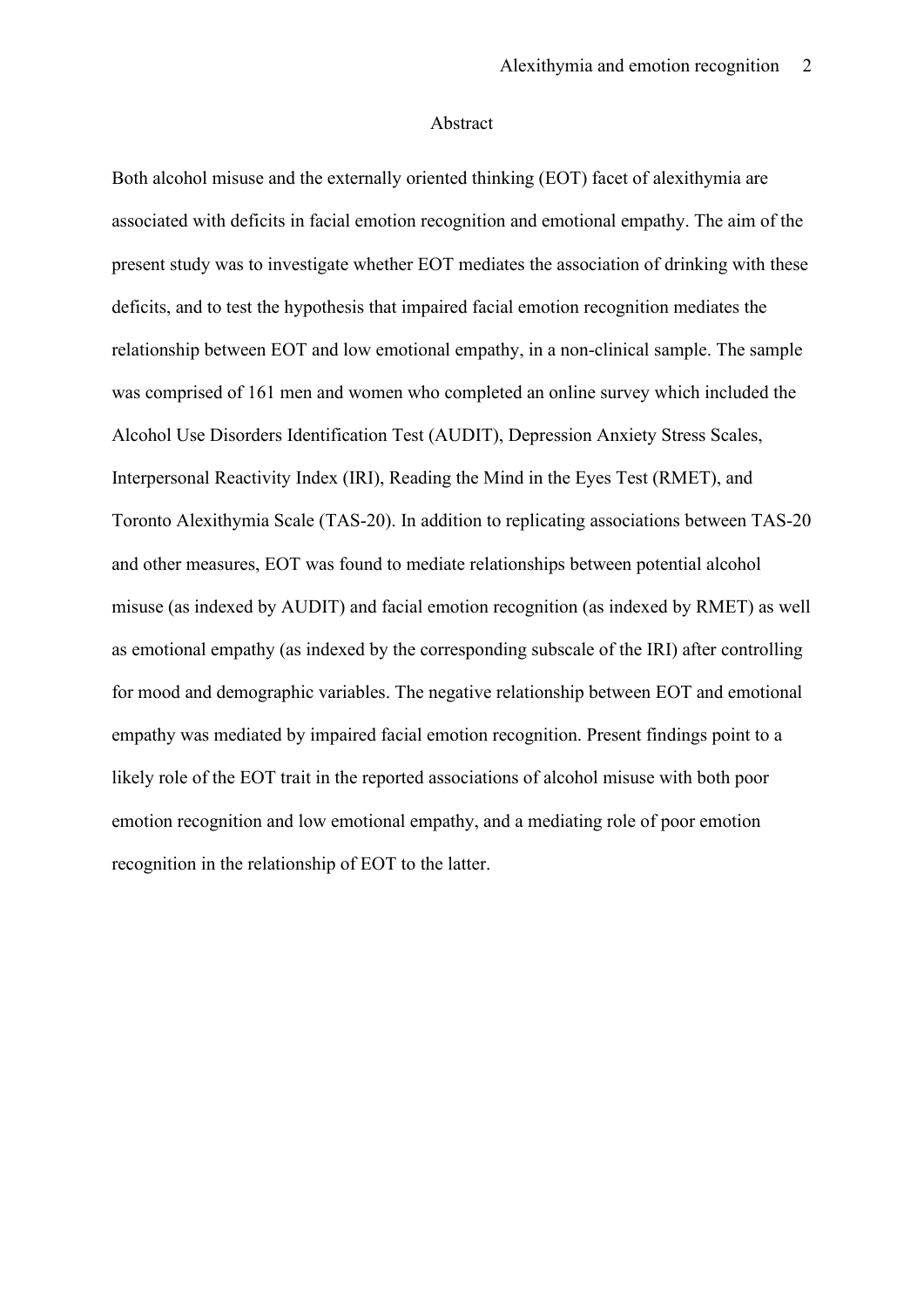Alexithymia, a personality trait involving difficulties in identifying and describing one's own emotional feelings and an externally oriented or concrete thinking style (Taylor, Bagby & Parker, 1997), has been reported to be strongly associated with alcohol misuse as well as interpersonal difficulties (e.g., Thorberg, Young, Sullivan & Lyvers, 2009; Thorberg et al., 2011; Vanheule, Desmet, Meganck, & Bogaerts, 2006). Research supports the existence of three distinct facets or dimensions of alexithymia as reflected in the subscales of the Toronto Alexithymia Scale (TAS-20; Bagby, Parker, & Taylor, 1994): difficulty identifying feelings (DIF), difficulty describing feelings (DDF) and externally oriented thinking (EOT). Of the three facets, EOT has specifically been linked to deficits in recognizing external cues of emotion (Demers & Koven, 2015; Grynberg et al., 2013; Lyvers, Kohlsdorf, Edwards & Thorberg, in press), which may contribute to the social difficulties reported by those with high levels of alexithymia (e.g., Qualter, Quinton, Wagner & Brown, 2009).

The concrete thinking or EOT facet of alexithymia has been found to predict deficits of facial emotion recognition and emotional empathy (Demers & Koven, 2015; Lyvers et al., in press), both of which have also been linked to alcohol use disorders (Maurage et al., 2011; Onuoha, Quintana, Lyvers & Guastella, 2016). The association with alcohol has sometimes been assumed to reflect a consequence of chronic alcohol on the brain (e.g., Kopera et al., 2014). Arguing against that notion is the recent evidence that alexithymia, a relatively stable personality trait (Picardi, Toni & Caroppo, 2005), is strongly associated with alcohol misuse as well as deficient facial recognition of emotions. This would appear to imply that at least part of the association between alcohol misuse and deficient emotion recognition is mediated by alexithymia – particularly the EOT facet - as a pre-drinking trait rather than as a consequence of alcohol exposure. Further, the negative associations of alexithymia and its EOT facet with emotional empathy may be secondary to the facial emotion recognition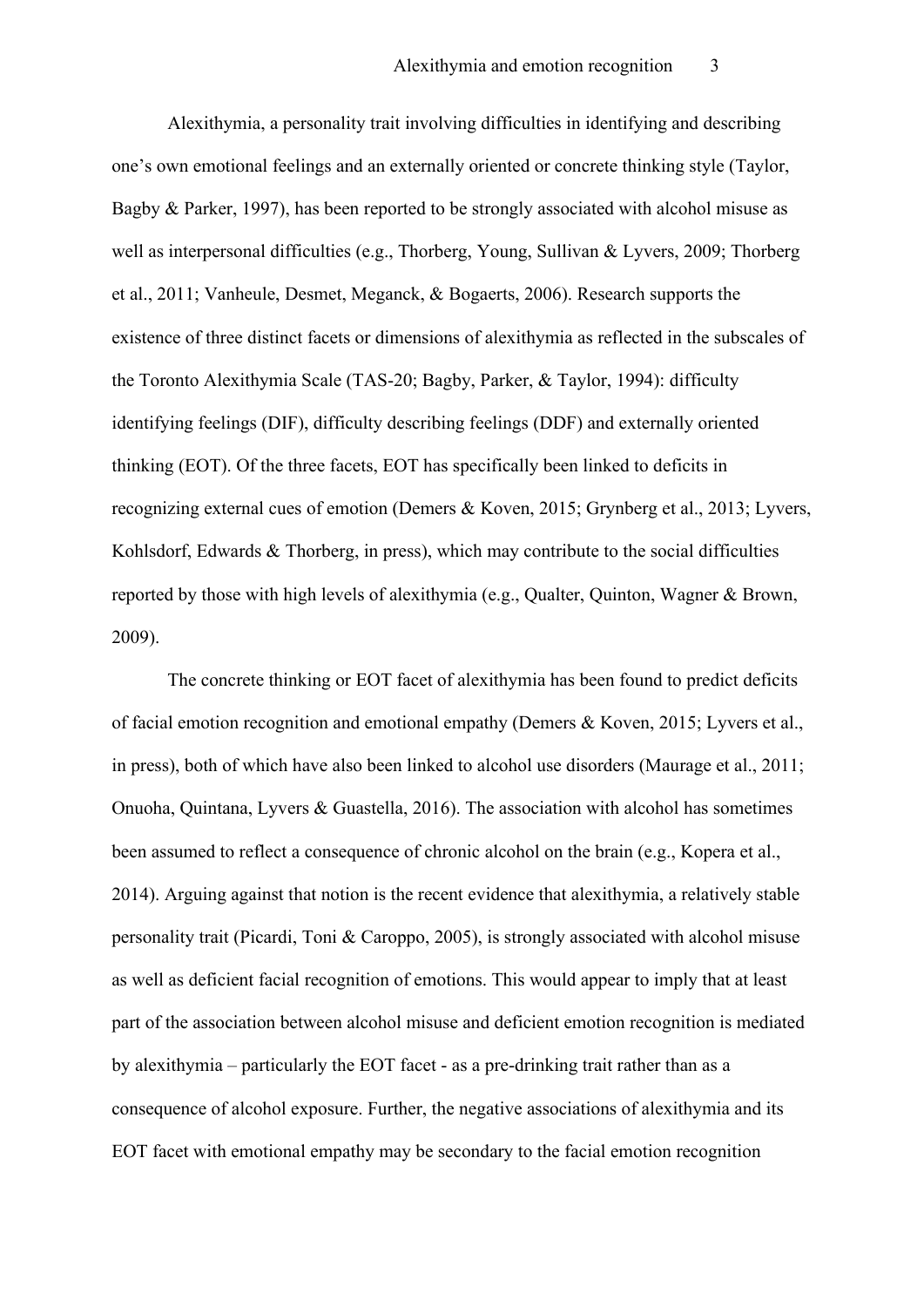deficit, such that those who have difficulty recognizing the emotional states of others should logically be impaired in their ability to identify such states in others and empathize with them. These ideas were examined in the present study.

The prevalence of high levels of alexithymia among adults within the general population has been reported at 5-13 percent (e.g., Franz et al., 2008; Mattila, Salminen, Nummi, & Joukamaa, 2006), but is far greater among substance dependent samples at 40-67 percent (e.g., Lyvers, Hinton et al., 2014; Thorberg et al., 2009). Alexithymia is associated with deficits in the ability to recognize and label facial expressions of both positive and negative emotions, as well as deficiencies of emotional empathy and affective theory of mind (e.g., Demers & Koven, 2015; Grynberg, Luminet, Corneille, Grezes & Berthoz, 2010; Lyvers et al., in press). Prakachin, Casey and Prkachin (2009) reported significant negative associations between TAS-20 alexithymia scores and recognition of facial expressions of basic emotions including sadness, anger and fear, suggesting that those scoring high on the alexithymia spectrum may tend to misread others' emotions and fail to respond appropriately. A more recent study (Lyvers et al., in press) found that TAS-20 total alexithymia scores, and EOT subscale scores in particular, were negatively related to facial emotion recognition on the Reading the Mind in the Eyes Test (RMET; Baron-Cohen, Wheelwright, Hill, Raste & Plumb, 2001) as well as emotional empathy as indexed by the Empathic Concern (EC) subscale of the Interpersonal Reactivity Index (IRI; Davis, 1980). Other recent research by Grynberg et al. and Demers and Koven has obtained similar findings. Like Lyvers et al., Demers and Koven found that EOT uniquely and negatively predicted variance in both facial emotion recognition (as indexed by RMET) and an index of emotional empathy that was similar to EC.

Maurage et al. (2011) reported that facial emotion recognition performance on the RMET was impaired in detoxified clients undergoing treatment for alcohol dependence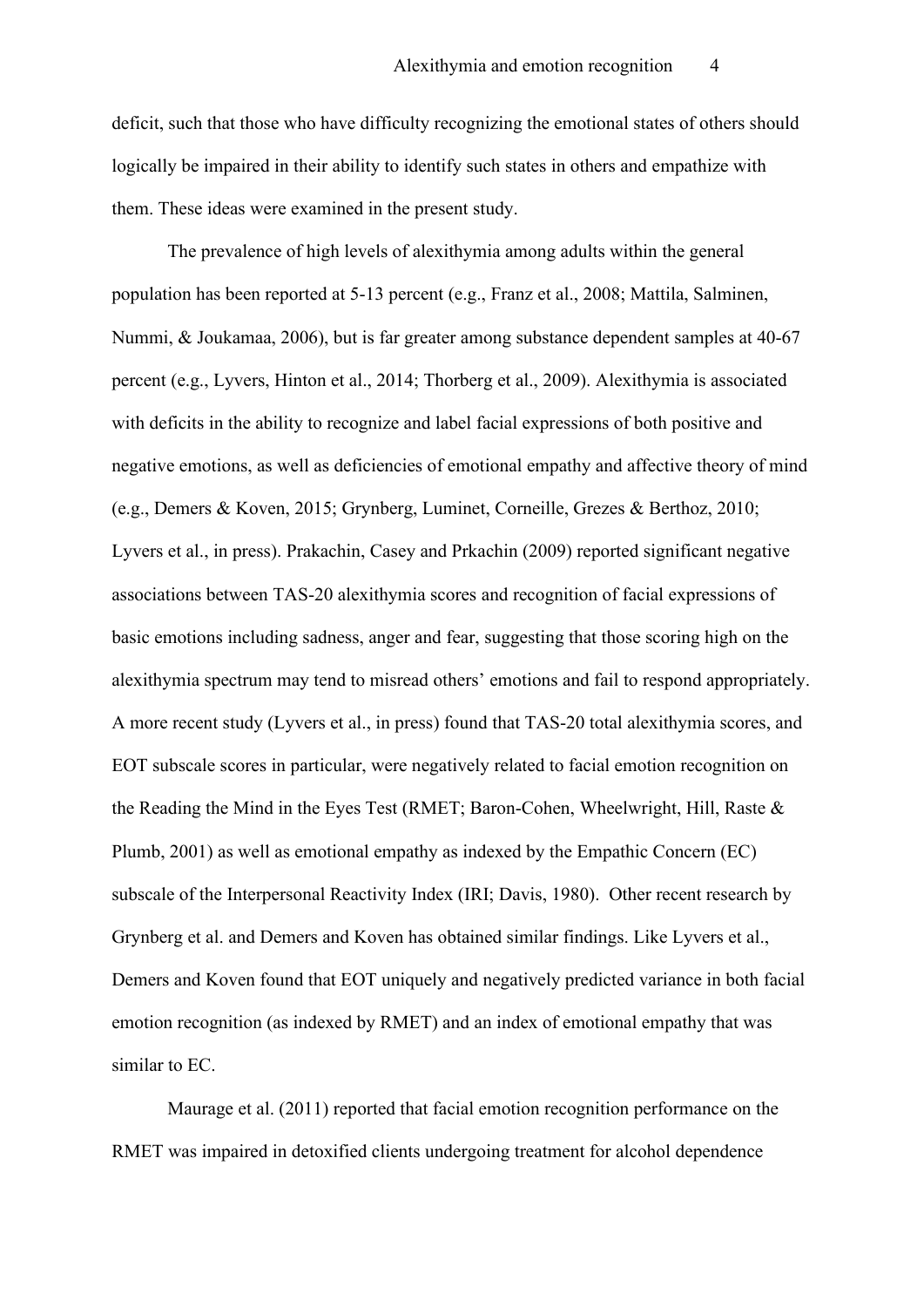compared to controls, a finding consistent with evidence of theory of mind deficits in alcohol use disorders (Kopera et al., 2014; Onuoha et al., 2016). Given the strong associations of trait alexithymia with alcohol and other substance use disorders (Lyvers, Hinton et al., 2014; Thorberg et al., 2009; Thorberg et al., 2016), deficient facial emotion recognition in an alcohol-dependent sample would seem plausibly attributable to the high levels of alexithymia commonly found in such samples; however, Maurage et al. reported that the RMET performance of their alcohol dependent sample was independent of alexithymia and other trait factors. By contrast, Lyvers et al. (in press) recently reported that after controlling for alcohol consumption as well as negative moods and demographic variables in a sample of social drinkers, EOT uniquely and negatively predicted RMET facial emotion recognition as well as IRI-EC emotional empathy scores. An impact of chronic alcohol on the brain was unlikely to account for the deficits in facial emotion recognition and emotional empathy associated with EOT in their study given the young, non-clinical sample and the independence of the associations from alcohol use. In non-clinical samples of young adults, higher scores on the TAS-20 index of alexithymia are often associated with heavier and riskier alcohol consumption as defined by instruments such as the Alcohol Use Disorders Identification Test, or AUDIT (e.g., Lyvers, Onuoha, Thorberg & Samios, 2012), suggesting that high trait alexithymia is a risk factor for such consumption. The present study examined the hypothesis that relationships between riskier or more problematic drinking and deficiencies of facial emotion recognition and emotional empathy would be mediated by EOT in a non-clinical sample, consistent with a pre-drinking trait interpretation of such relationships rather than a consequence of long-term alcohol exposure.

The externally oriented thinking or EOT facet of alexithymia is distinct from the difficulties identifying and describing one's emotional feelings (DIF and DDF) facets in a number of respects (Herbert, Herbet & Pollatos, 2011; Vanheule, Meganck & Desmet, 2011).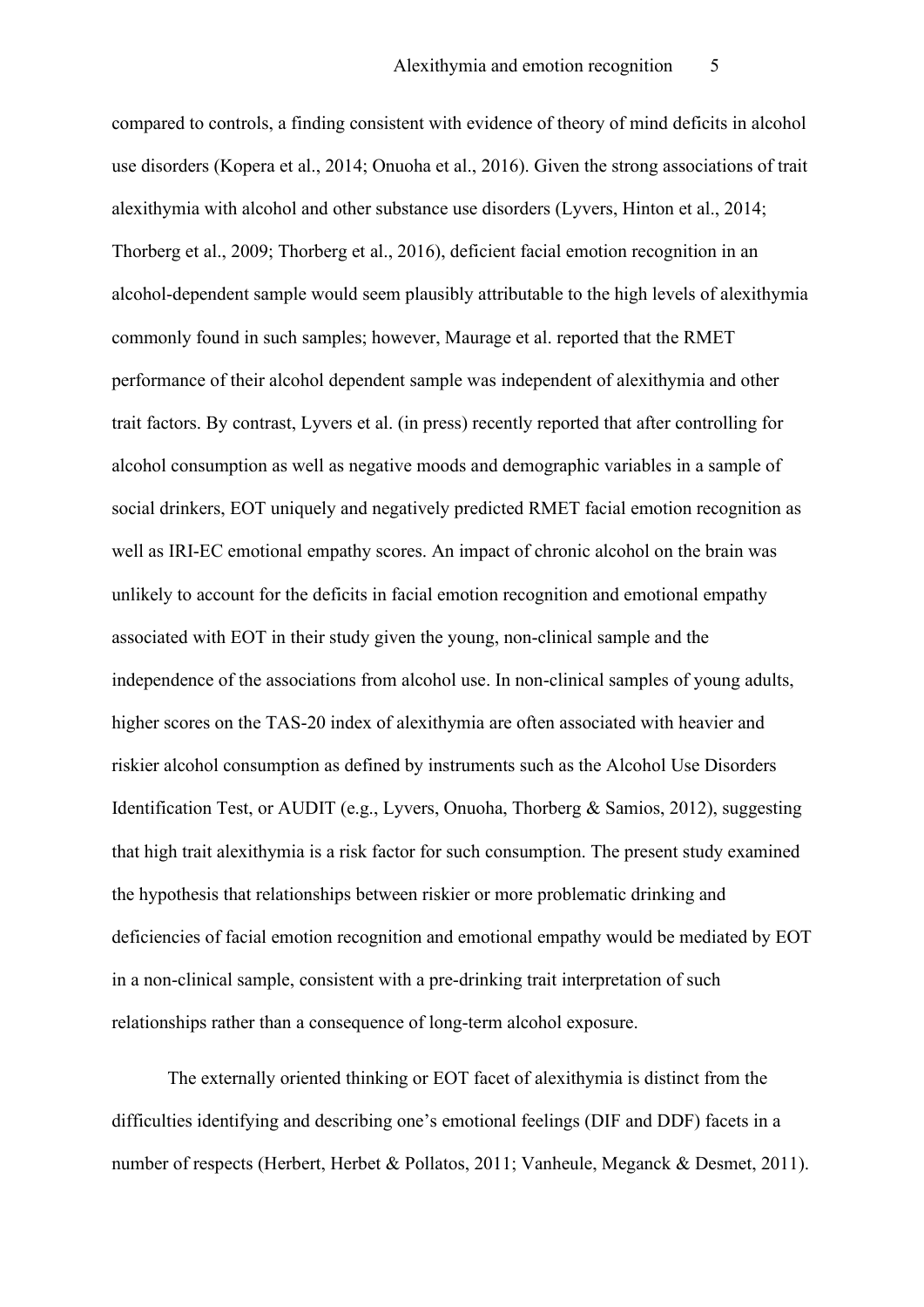For example, although all three TAS-20 subscales – DIF, DDF, and EOT - were significantly correlated with measures of executive cognitive dysfunction in research by Lyvers, Makin, Toms, Thorberg and Samios (2014), only DIF and DDF were related to indices of negative moods, and the correlation of .58 between DIF and DDF was nearly twice as high as the correlations of either subscale with EOT. Alexithymia has consistently been found to comprise these three dimensions (e.g., Nemiah, Freyberger, & Sifneos, 1976; Taylor et al., 1997), however the DIF and DDF facets reflect poor awareness of one's own internal emotional states, whereas the EOT facet is more associated with deficits in recognizing and understanding the emotions of others (Demers & Koven, 2015). Demers and Koven reported that EOT was the only significant predictor of facial emotion recognition accuracy as indexed by RMET in their study. They also reported a significant negative relationship between EOT and emotional empathy as measured by the Questionnaire Measure of Emotional Empathy (QMEE; Davis, 1994).

Similar results were recently reported by Lyvers et al. (in press), who found that EOT was the only alexithymia dimension of the three to predict facial emotion recognition as measured by the RMET, and that EOT negatively predicted scores on the IRI-EC index of emotional empathy. Because EOT was a unique negative predictor of both RMET and EC scores, the negative relationship between EOT and emotional empathy might logically be mediated by impaired facial emotion recognition. However, in Lyvers et al.'s (in press) predominantly female undergraduate psychology student sample, the correlation between RMET and EC fell short of statistical significance (though RMET was significantly correlated with the Perspective Taking IRI subscale, a measure of the cognitive aspect of empathy). Lyvers et al. (in press) concluded that the relationship they observed between EOT and the EC index of emotional empathy might reflect a more fundamental processing deficit rather than simply a deficit in facial recognition of emotion, perhaps a deficit in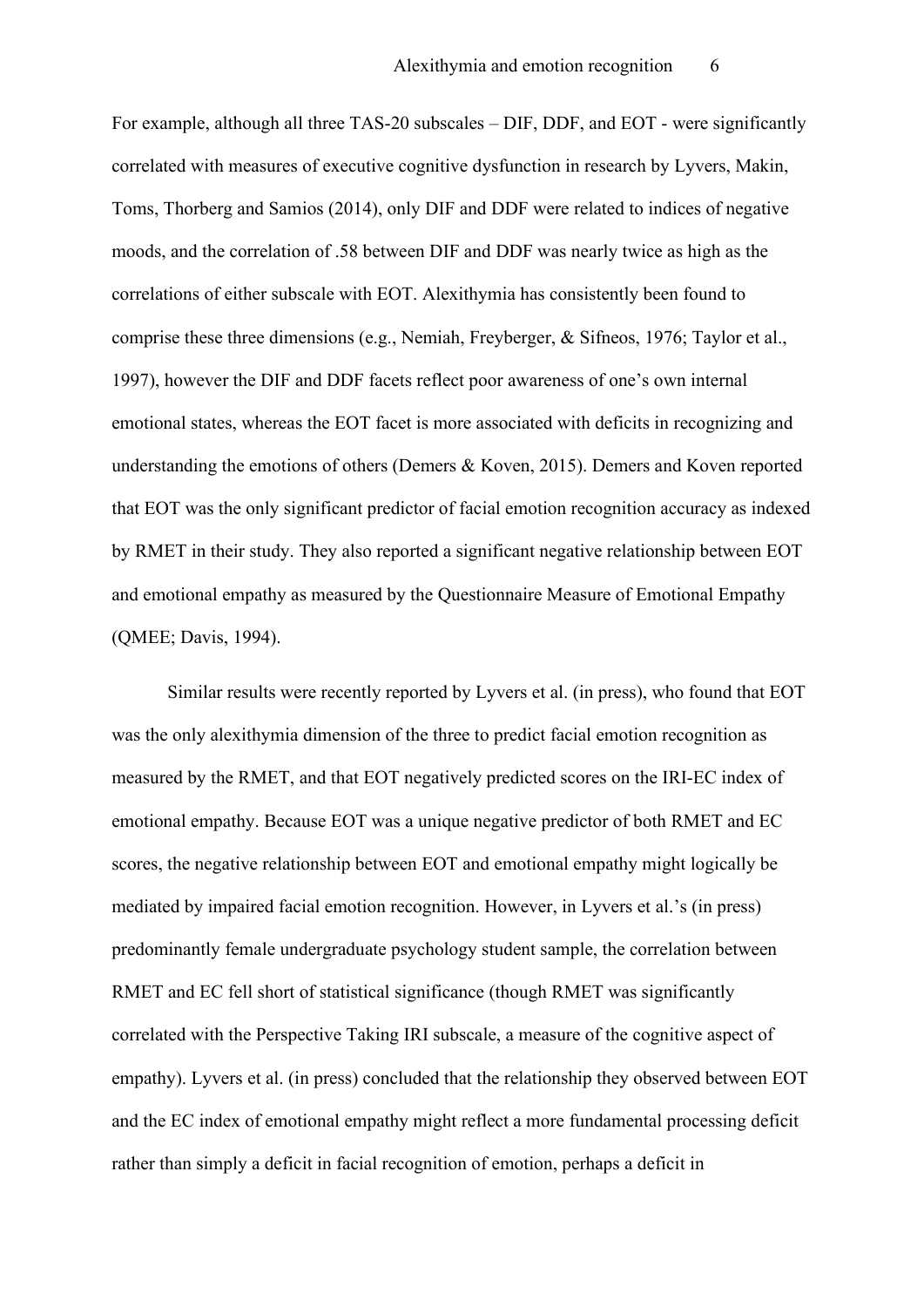metacognition as hypothesized by Demers and Koven. Yet previous work by Lyvers, Makin et al. (2014) found that although the DIF and DDF facets of alexithymia showed substantial negative associations with scores on the Mindfulness Attention Awareness Scale (MAAS; Brown & Ryan, 2003), the correlation of EOT with MAAS was virtually zero. Thus to the extent that trait mindfulness reflects metacognition – a notion supported by other findings in the study by Lyvers, Makin et al. (2014) - those results would seem to argue against the hypothesis of Demers and Koven.

An alternative possibility is that a larger and more representative sample than that used in the Lyvers et al. (in press) study – which primarily consisted of young female undergraduate psychology students - would show statistically significant links between RMET facial emotion recognition and IRI-EC emotional empathy scores, with the negative association between EOT and emotional empathy mediated by deficient facial recognition of emotion. The aims of the present study were thus twofold: (1) to investigate whether the concrete thinking or EOT facet of alexithymia mediates the association of risky or problematic drinking with deficiencies of facial emotion recognition and emotional empathy, and (2) to test the hypothesis that impaired facial emotion recognition mediates the relationship between EOT and low emotional empathy in a larger and more representative sample than that used in the Lyvers et al. (in press) study. The goal was to help elucidate the theoretical basis of the consistently reported associations of alcohol misuse with emotion recognition and empathy deficits, as well as the negative relationship of alexithymia and its EOT facet to emotional empathy.

## **Method**

#### **Participants**

The initial sample of 191 participants included undergraduate students and members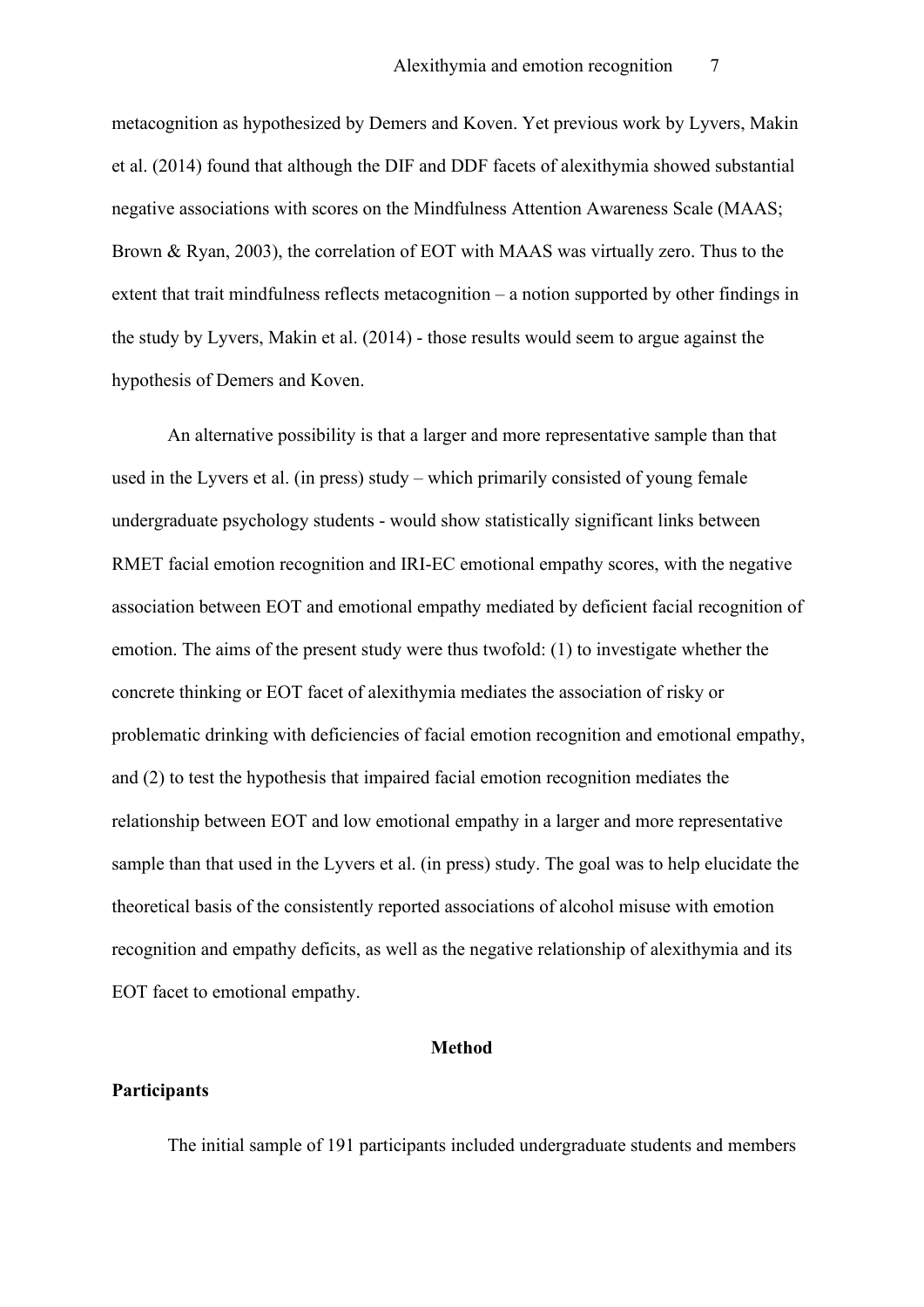of the local community. University student participants were recruited via a university student research participation pool for an incentive of one credit point in a psychology subject. Community participants were recruited from advertisements in local newspapers for the incentive of a \$40 shopping voucher. The notices asked for social drinkers who did not use illicit drugs more often than once per month. After identifying cases that did not meet the inclusion criteria for the study, 18 cases were removed, including 9 participants who indicated not having normal or corrected to normal vision (crucial for the RMET); 1 participant who reported previously experiencing a traumatic brain injury; and 8 participants who reported that they had been diagnosed with a psychiatric or neurological illness. A further 12 cases were removed as multivariate outliers, leaving a final sample of 161 participants (72 males, 89 females) aged 18-63 years (*M* = 22.64, *SD* = 7.15). Of these, 114 (71 percent) were recruited from the local community.

The highest level of education achieved was year 12 for 83% of participants, a Bachelor's degree for 14%, and a Master's degree for 4%. In terms of AUDIT risk categories (defined below), 24% met AUDIT criteria for low risk drinking, 47% for hazardous drinking, and 27% for harmful drinking, which was very similar to other recent samples of young Australian adults (e.g., Lyvers, Hasking, Albrecht & Thorberg, 2012). For the TAS-20 alexithymia categories (defined below), 71% were defined as having low or no alexithymia, 21% as borderline high alexithymia, and 8% as high alexithymia, well in line with the population prevalence estimates cited earlier above.

#### **Materials**

The following instruments were administered to all participants.

**Demographics.** These questions asked for the participant's gender, age, country of origin, highest level of completed education and English proficiency. The participants were also asked if they consume alcohol, and if applicable, at what age they began consuming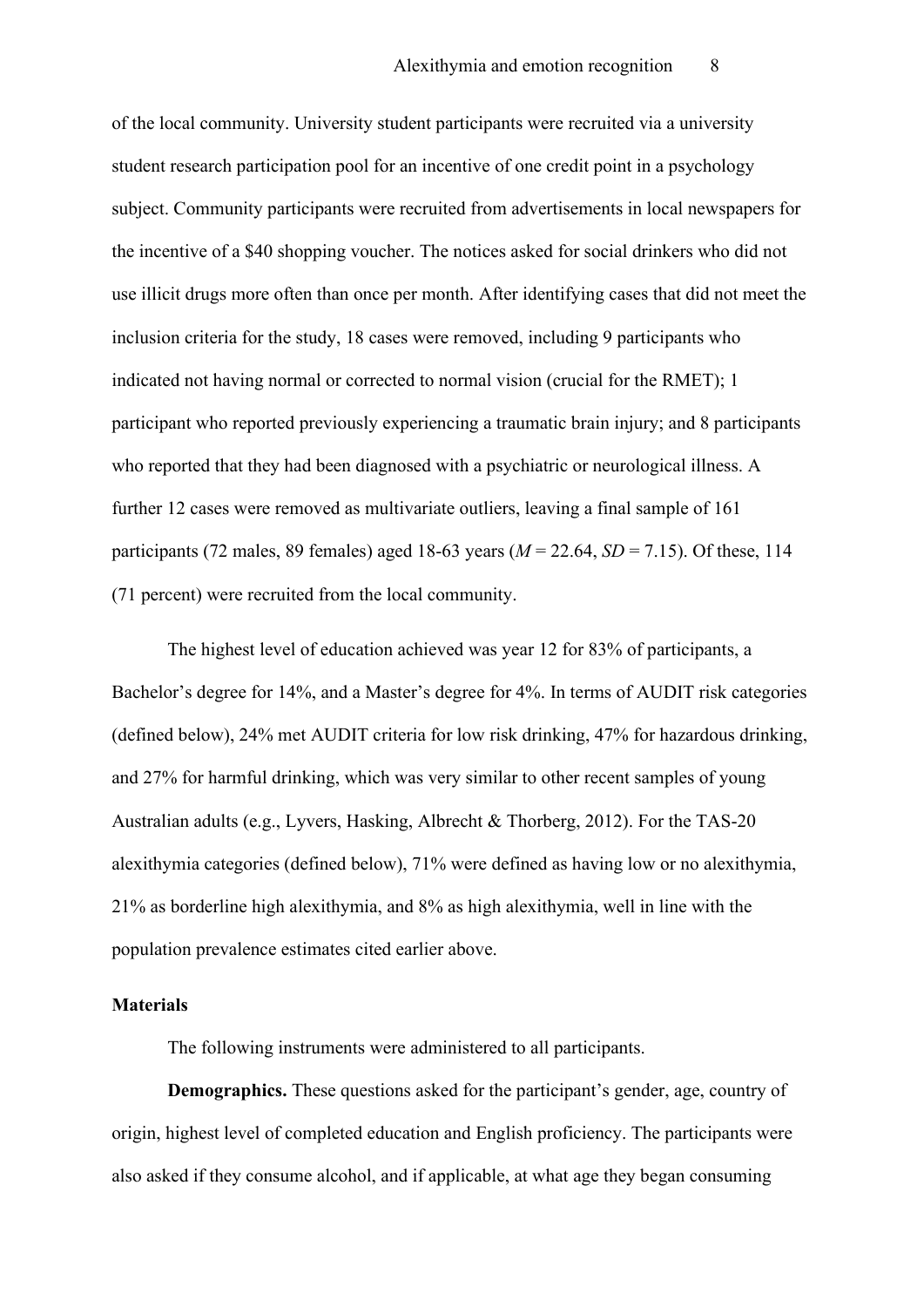alcohol weekly. Additional questions asked if they had normal or corrected to normal vision, had previously experienced a traumatic brain injury, and whether or not they had been diagnosed with any psychiatric or neurological illness, all of which reflected exclusion criteria.

**Alcohol Use Disorders Identification Test** (AUDIT; Babor, Higgins-Biddle, Saunders, & Monteiro, 1992). The AUDIT is a 10 item self-report screening tool for problematic alcohol consumption. The instrument includes three items that assess alcohol consumption (e.g. "How often do you have a drink containing alcohol?"), three items that examine alcohol dependence (e.g. "How often during the last year have you found that you were not able to stop drinking once you had started?") and four items that assess drinking consequences (e.g. "How often during the last year have you been unable to remember what happened the night before because you had been drinking?"). Items 1-8 are scored on a fivepoint Likert scale with response options from 0-4. The final two questions are scored on a three-point Likert scale from 0 (*no*) to 4 (*yes, during the last year*). Total scores are calculated by summing items and can range from 0 to 40. Scores between 0 and 7 reflect low risk drinking, whereas scores of 8-15 indicate hazardous drinking, and scores of 16 and above represent harmful drinking. In the present sample the internal consistency coefficient Cronbach's alpha for the AUDIT was .81.

 **Depression Anxiety Stress Scales-21** (DASS-21; Lovibond & Lovibond, 1995). The DASS-21 is 21 item self-report instrument assessing depression, anxiety and stress via corresponding 7-item subscales. Participants are instructed to indicate the extent to which each statement applied to them over the past week on a four-point Likert scale that ranges from 0 (*did not apply to me at all*) to 3 (*applied to me very much, or most of the time*)*.* The depression subscale consists of items tapping depressive symptomology such as "I felt I wasn't worth much as a person"; the anxiety subscale consists of items assessing anxious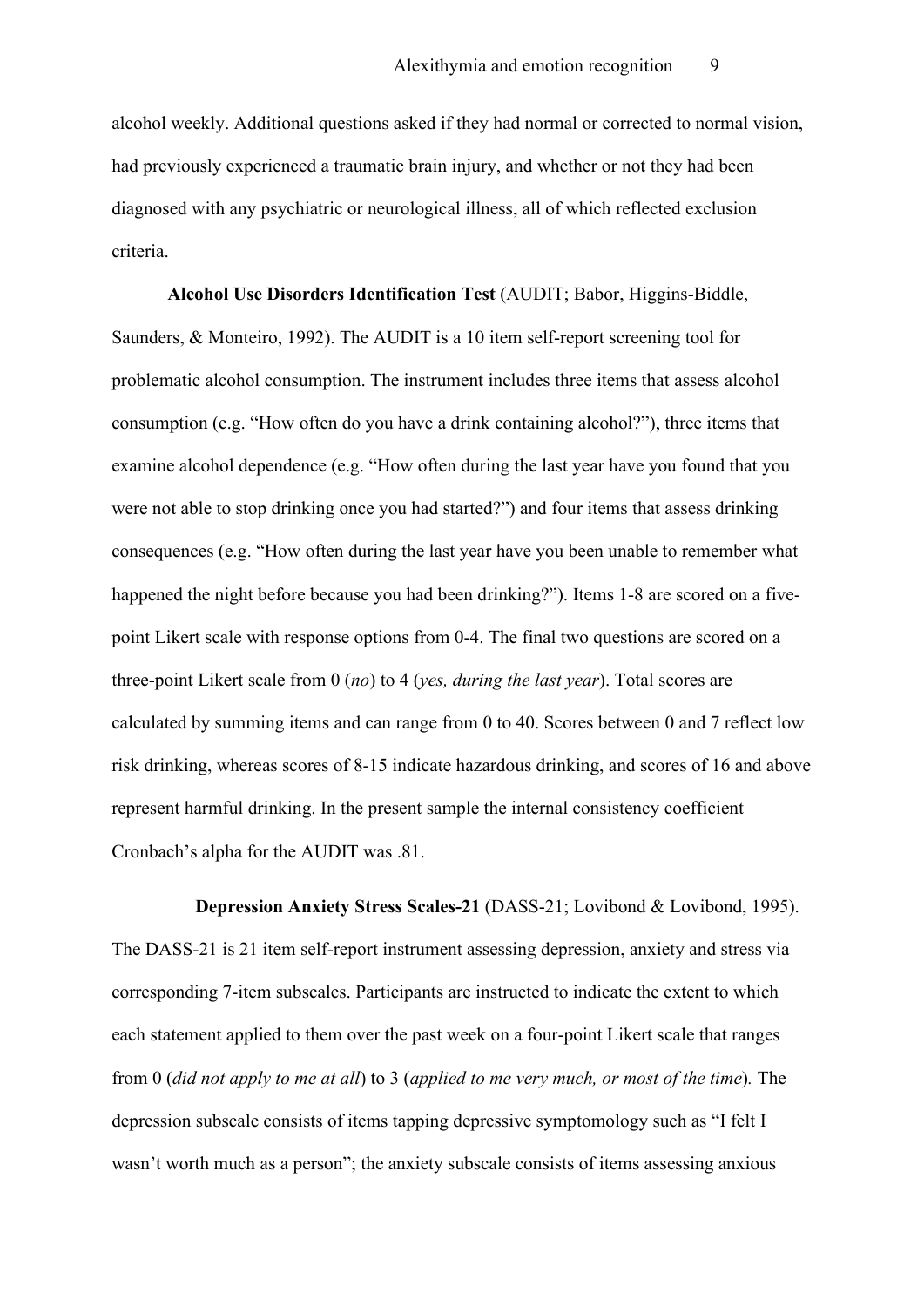symptomology such as "I felt I was close to panic"; and the stress subscale consists of stressrelated items such as "I find it hard to wind down." As the DASS-21 is a short form version of the original 42-item DASS, scores are multiplied by two to be comparable. The present study used the total DASS-21 score as an index of negative mood, yielding a Cronbach's alpha of .91.

 **Interpersonal Reactivity Index** (IRI; Davis, 1980). The IRI is a self-report measure that assesses cognitive and emotional dimensions of empathy. It contains 28 items comprising four subscales: perspective taking (PT), fantasized thinking (FT), empathic concern (EC) and personal distress (PD). The PT subscale assesses one's tendency to consider the perspectives of others (e.g., "I sometimes try to understand my friends better by imagining how things look from their perspective"); the FT subscale measures one's tendency to fantasize about emotional situations, particularly those of fictional characters (e.g., "I day dream and fantasize, with some regularity, about things that may happen to me"); the EC scale assesses one's ability to be emotionally affected by the situations of others (e.g., "I often have tender, concerned feelings for people less fortunate than me"); and the PD subscale measures one's tendency to remain calm in emotional situations (e.g., "I tend to lose control during emergencies"). Responses are measured on a five-point Likert scale that ranges from 0 (*does not describe me well*) to 4 (*describes me very well*). The Cronbach alpha for the IRI was .82 in the present study.

 **Reading the Mind in the Eyes Test** (RMET; Baron-Cohen, Wheelwright, Hill, Raste, & Plumb, 2001). The RMET is a unidimensional measure that uses 36 black and white photographs of male and female eyes to assess facial emotion recognition via eye gaze. Each photograph is accompanied by four emotion words, and the participant is instructed to select the word they believe best describes what the person is feeling. A glossary is provided to help participants understand the definition of any response options they do not understand. A non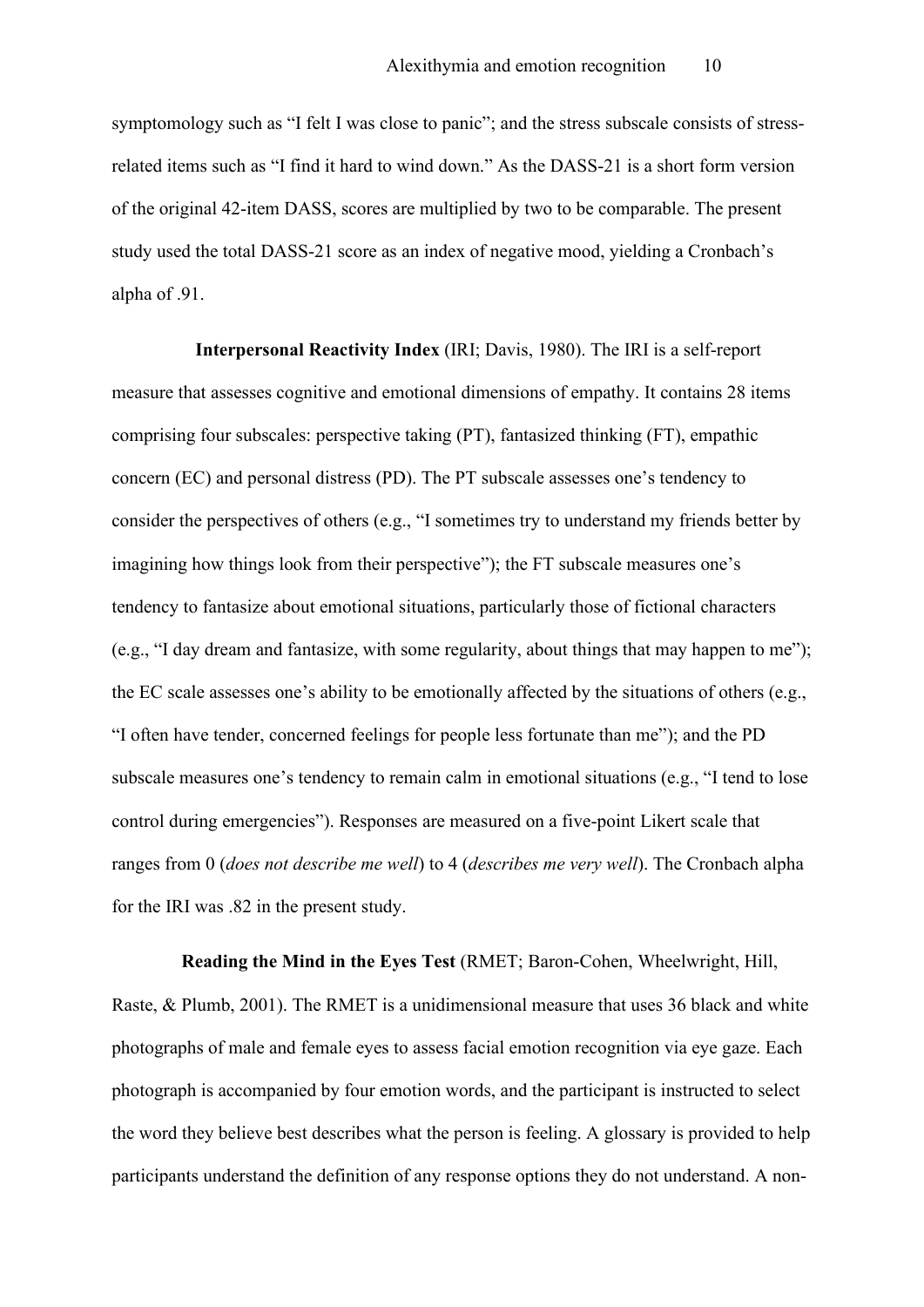scored practice item is given before the task. Participants are given one point for every correct response, and zero points for incorrect responses. Total scores range from 0 to 36, with higher scores denoting better facial emotion recognition. In the present study the Cronbach's alpha for the RMET was .76.

 **Toronto Alexithymia Scale** (TAS; Bagby, Parker, & Taylor, 1994). The TAS-20 is a 20-item self-report index of alexithymia. There are three subscales corresponding to the three facets of alexithymia, difficulty identifying feelings (DIF), difficulty describing feelings (DDF) and externally oriented thinking (EOT). The DIF subscale includes seven items and measures the extent to which one finds it difficult to identify their feelings (e.g. "When I am upset, I don't know if I am sad, frightened, or angry"); the DDF subscale includes five items which assess the extent to which one has difficulty describing their own feelings (e.g. "It is difficult for me to find the right words for my feelings"); and the EOT subscale includes eight items which measure one's tendency to think in a concrete manner (e.g., "I prefer to just let things happen rather than to understand why they turned out that way"). Responses to the TAS-20 are scored on a five-point Likert scale with response options ranging from 1 (*strongly disagree*) to 5 (*strongly agree*). Of the 20 items, five are reverse-scored. Total scores range between 20 and 100, with higher scores denoting higher alexithymia. TAS-20 cut-offs specify low or no alexithymia as indicated by total scores of less than 52, whereas borderline high alexithymia is defined by scores of 52-60, and high alexithymia by scores over 60. In the present study Cronbach's alpha for the TAS-20 was .83.

#### **Procedure**

The present study obtained approval from the university ethics committee prior to data collection. Instruments were administered online via Survey Monkey. Interested individuals were instructed to e-mail one of the primary researchers, and were then sent a link to the online survey. Before participants were able to begin the survey, they were instructed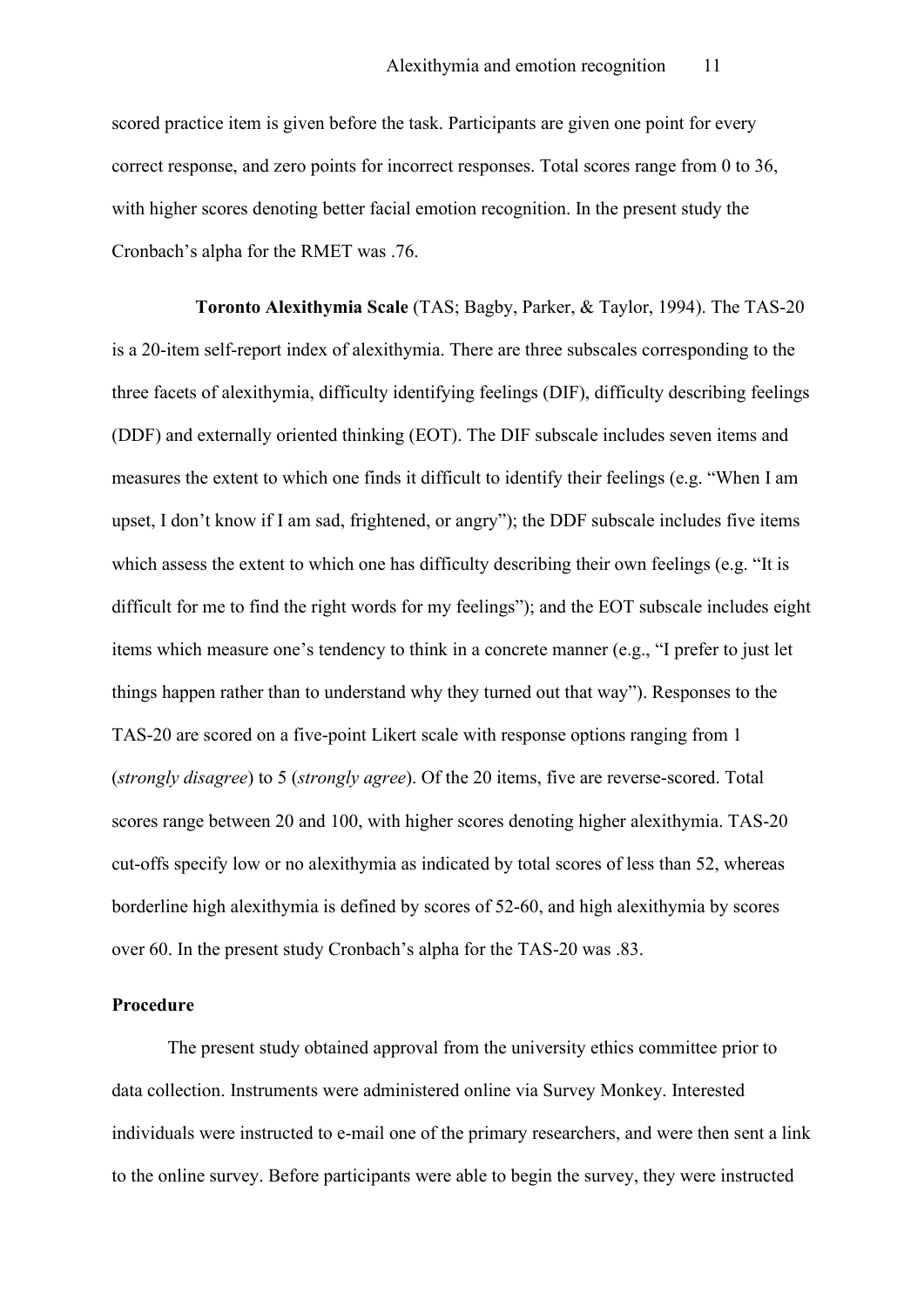to read an explanatory statement which gave a summary of the study, explained that participation was voluntary and all responses were anonymous, and stated that participation could be withdrawn at any time. Incentives were provided after participants emailed the researchers a screen shot of the final page of the online survey.

#### **Results**

Pearson's product-moment correlations were calculated for the continuous measures and are shown in Table 1.

### **< INSERT TABLE 1 NEAR HERE>**

The AUDIT index of risky or problematic drinking was positively correlated with all three TAS-20 alexithymia subscales and the negative mood index of total DASS-21, and negatively correlated with both RMET facial emotion recognition and the EC index of emotional empathy as predicted. The EOT subscale showed the predicted significant relationships with RMET and with all four subscales of the IRI including EC. RMET was positively correlated with IRI-EC, IRI-PT and IRI-FS. An index of duration of alcohol exposure was created by subtracting age at onset of weekly drinking from current age; this "drinking history" measure was uncorrelated with RMET and all TAS-20 and IRI subscales, which would appear inconsistent with an interpretation of the negative relationships of risky drinking with facial emotion recognition and emotional empathy as reflecting an impact of chronic alcohol exposure on the brain (e.g., Kopera et al., 2104).

#### **Regression Analyses**

Regression analyses were undertaken to test predictions involving mediation. The Steps Approach proposed by Baron and Kenny (1986) was followed. First, the predictor variable was confirmed to be related to the criterion variable. A regression was then performed to demonstrate an association between predictor and the proposed mediator. Finally a hierarchical regression was run to examine whether the proposed mediator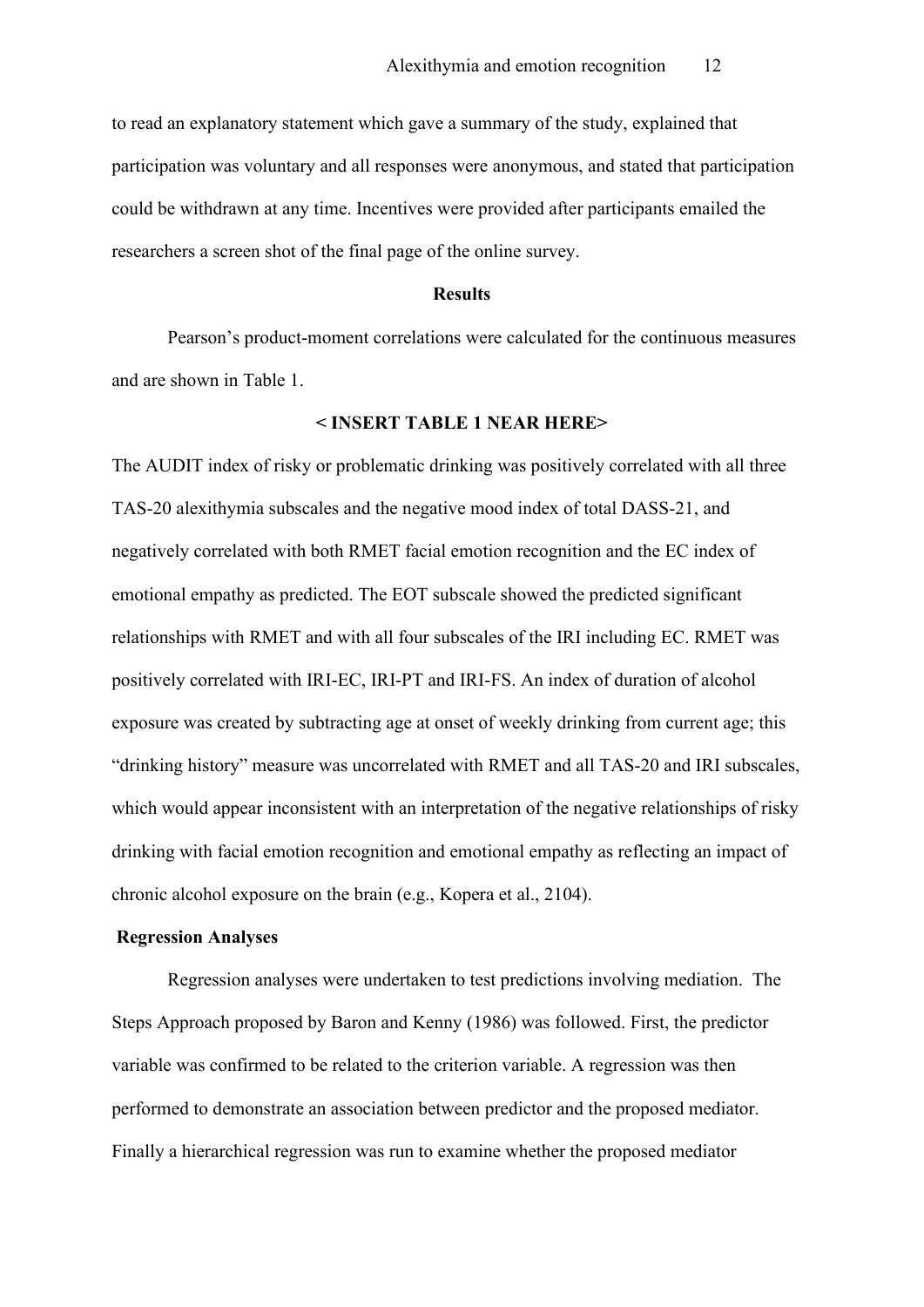accounted for variance in the criterion over and above that accounted for by the predictor. If so, a Sobel test (Sobel, 1982) was performed using Preacher and Leonardelli's online Sobel Calculator [\(http://quantpsy.org/sobel/sobel.htm\)](http://quantpsy.org/sobel/sobel.htm). As age and the DASS-21 negative mood index were significantly correlated with some of the other variables of interest (see Table 1), and a multivariate analysis of variance on gender revealed significant (*p* < .05) differences between men and women on RMET and EC (such that women scored higher) and on AUDIT (such that men scored higher), age, gender and DASS-21 were treated as covariates in the regression analyses reported below. There were no gender differences on total TAS-20 scores,  $p = .61$ , nor on EOT subscale scores,  $p = .87$ .

## **Predicting Facial Emotion Recognition from Risky Drinking and Externally**

**Oriented Thinking**. Regressions were conducted to examine for mediation of the observed negative relationship between the AUDIT index of potential alcohol misuse and RMET facial emotion recognition by the TAS-20 index of concrete thinking EOT after controlling for the impact of demographic and mood variables. First, a simple regression was conducted on EOT scores with AUDIT scores. AUDIT was a significant predictor of EOT,  $F(1, 152) = 10.43$ , *p*  $= .002$ . AUDIT scores accounted for 6% of variance in EOT,  $R^2 = .06$ . The standardised regression coefficient for this index of risky or problematic drinking was significant with a 1 *SD* increase in the AUDIT resulting in a .25 *SD* increase in EOT,  $\beta = .25$ ,  $p = .002$ .

A hierarchical regression was then conducted on RMET, with age, gender, DASS-21 and AUDIT entered at Step 1, followed by EOT at Step 2. As outlined in Table 2, the covariates of age, gender and negative mood, together with AUDIT scores, accounted for a significant portion of variance in facial emotional recognition accuracy,  $F_{change}$  (4, 149) = 5.83,  $p < .001$ ,  $R^2_{change} = .14$ . At this step AUDIT was the only significant predictor. At Step 2, with the addition of EOT into the model an additional 5% of variance in RMET was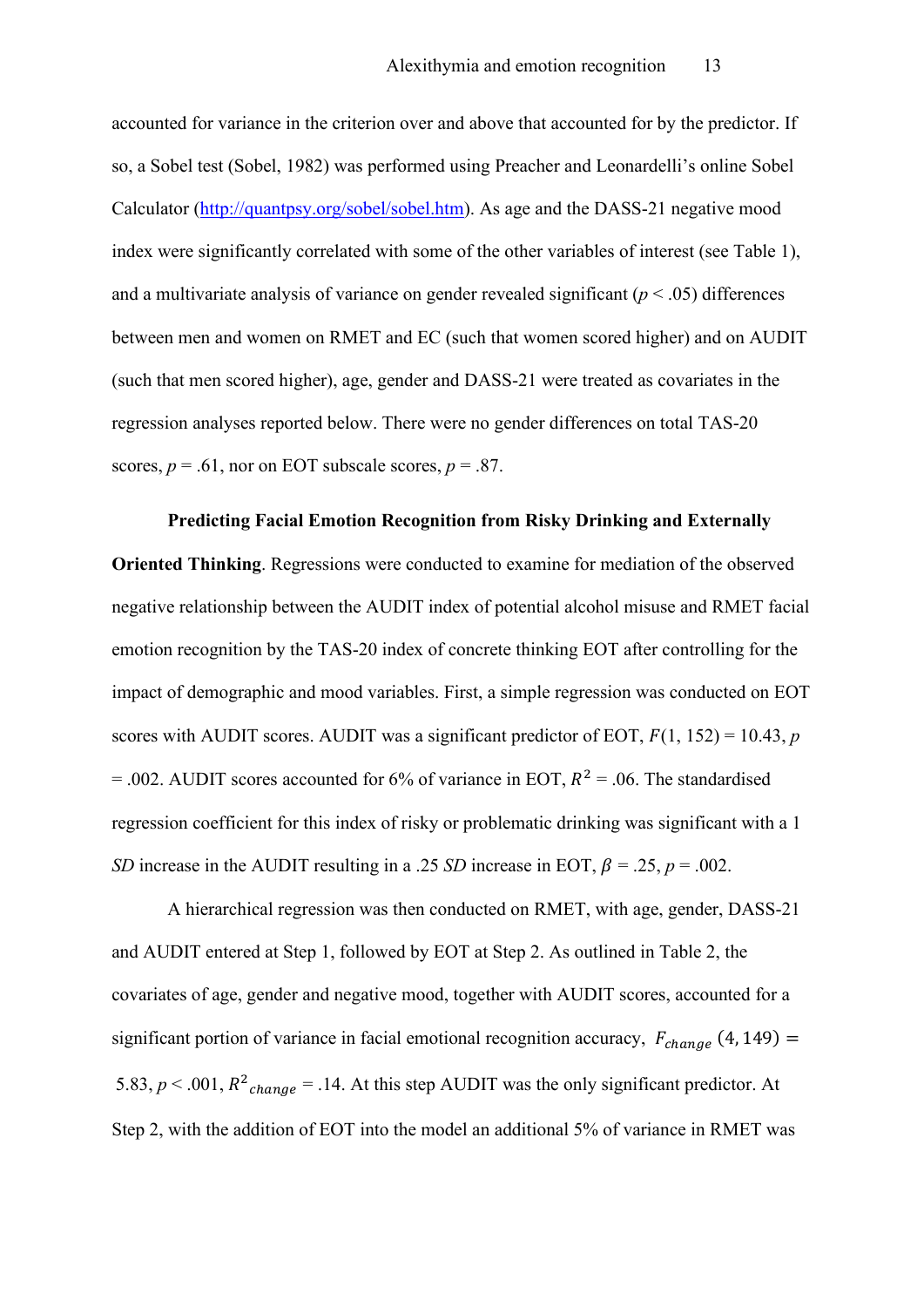accounted for,  $F_{change}$  (1, 148) = 9.81,  $p = .002$ . AUDIT remained a significant predictor at this step (see Table 2).

#### **< INSERT TABLE 2 NEAR HERE>**

The Sobel test indicated that after controlling for age, gender and negative mood, the negative relationship between risky or problematic drinking and facial emotion recognition performance was partially mediated by EOT,  $z = 2.25$ ,  $p = .025$ .

#### **Predicting Emotional Empathy from Risky Drinking and Externally Oriented**

**Thinking**. A similar series of regressions was conducted to examine for mediation of the negative relationship between the AUDIT index of risky drinking and the EC index of emotional empathy by the TAS-20 index of concrete thinking EOT after controlling for demographic and mood variables. After AUDIT was found to be a significant predictor of EOT (see above), a hierarchical regression was conducted on EC, with age, gender, DASS-21 and AUDIT entered at Step 1, followed by EOT at Step 2 (see Table 2). At Step 1, the model was significant, accounting for 10% of the variance in emotional empathy,  $F_{change}$  (4, 149) = 4.25,  $p = .003$ . At this step, AUDIT and gender were significant predictors. At Step 2, with the addition of EOT, an additional 9% of variance in EC was explained,  $F_{change}$  (1, 148) = 16.16, *p* < .001. At this step, AUDIT was no longer a significant predictor (see Table 2). The Sobel test indicated that after controlling for age, gender and negative moods, the negative relationship between the AUDIT index of risky or problematic drinking and the EC index of emotional empathy was fully mediated by EOT,  $z = 2.52$ ,  $p = .012$ .

**Predicting Emotional Empathy from Externally Oriented Thinking and Facial Emotion Recognition**. A final series of regressions was performed to examine for mediation of the negative relationship between EOT and the EC index of emotional empathy by the facial emotion recognition index RMET after controlling for demographic and mood variables. First a simple regression analysis assessed the relationship between the predictor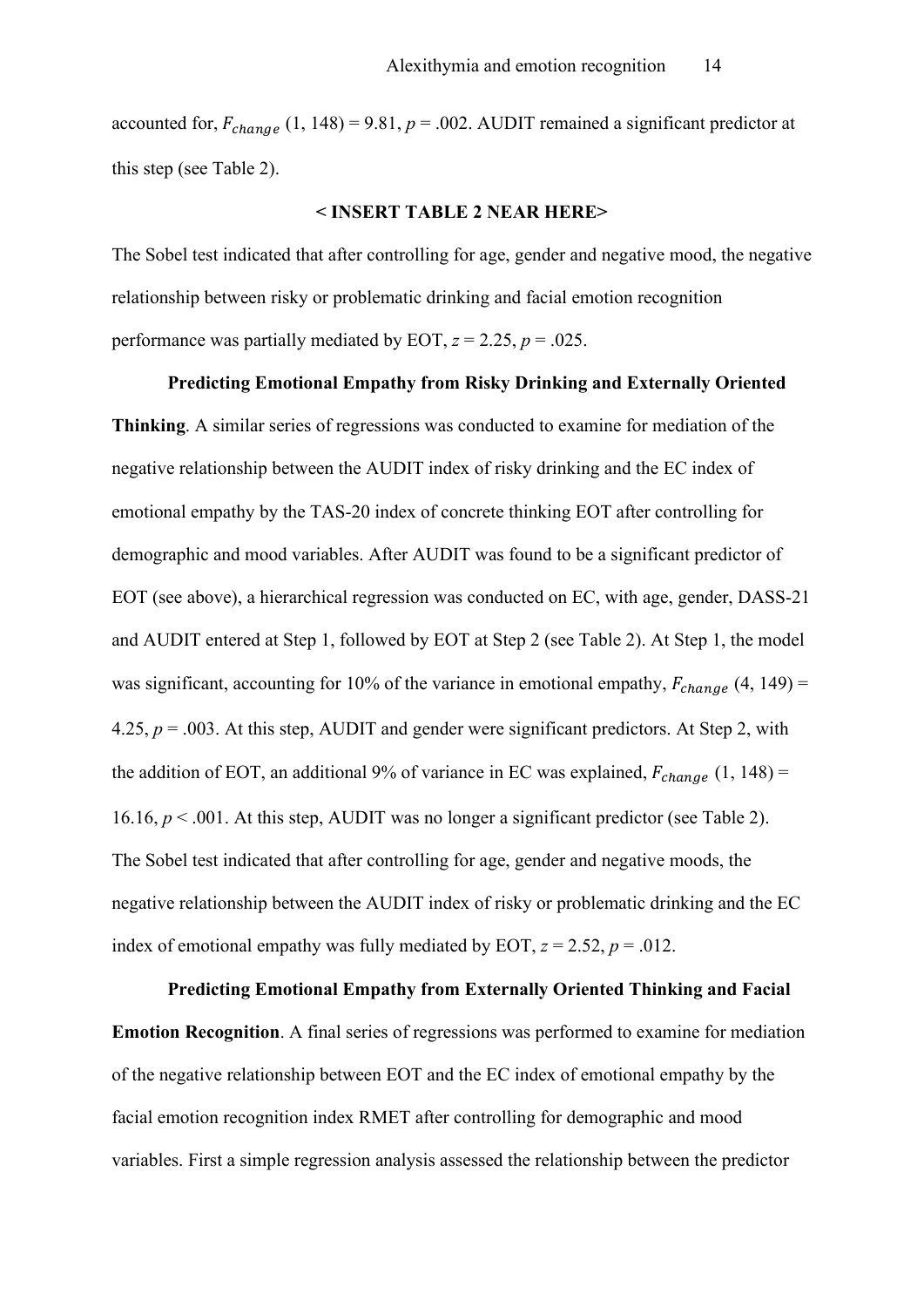variable EOT and the proposed mediator variable RMET. The analysis revealed EOT to be a significant predictor of emotional facial recognition,  $F(1, 157) = 16.34$ ,  $p < .001$ . EOT scores explained 9% of variance in RMET scores. The standardised regression coefficient for EOT was significant with a 1 *SD* increase in EOT resulting in a .31 *SD* decrease in RMET,  $\beta$  =  $-31, p \le 0.001$ .

Table 3 shows the results of the hierarchical regression conducted on EC with age, gender, DASS-21 and EOT at Step 1, followed by RMET at Step 2. At Step 1, the model was significant, accounting for 18% of variance in EC scores,  $F_{change}$  (4, 154) = 8.50,  $p < .001$ . Both gender and EOT were significant predictors. At Step 2, the addition of RMET scores explained an additional 5% of variance in EC scores,  $F_{change}$  (1, 153) = 9.71,  $p = .002$ . EOT remained a significant predictor of emotional empathy at Step 2 (see Table 3).

## **< INSERT TABLE 3 NEAR HERE>**

Sobel Test indicated partial mediation,  $z = 2.47$ ,  $p = .014$ . The negative relationship between the EOT facet of alexithymia and the EC index of emotional empathy thus appeared to be partially mediated by deficient facial recognition of emotions as indexed by RMET scores in the present sample. Figure 1 illustrates the relationships among variables.

## **< INSERT FIGURE 1 NEAR HERE>**

#### **Discussion**

The hypotheses examined in the present study were supported. Relationships of risky or problematic alcohol use (as indexed by AUDIT) with deficits of both facial emotion recognition (as indexed by RMET) and emotional empathy (as indexed by the EC subscale of the IRI) showed evidence of mediation by the externally oriented thinking facet of alexithymia (as indexed by the EOT subscale of the TAS-20). The AUDIT-RMET relationship showed partial mediation and the AUDIT-EC relationship showed full mediation by EOT. Further, the negative relationship between EOT and EC was partially mediated by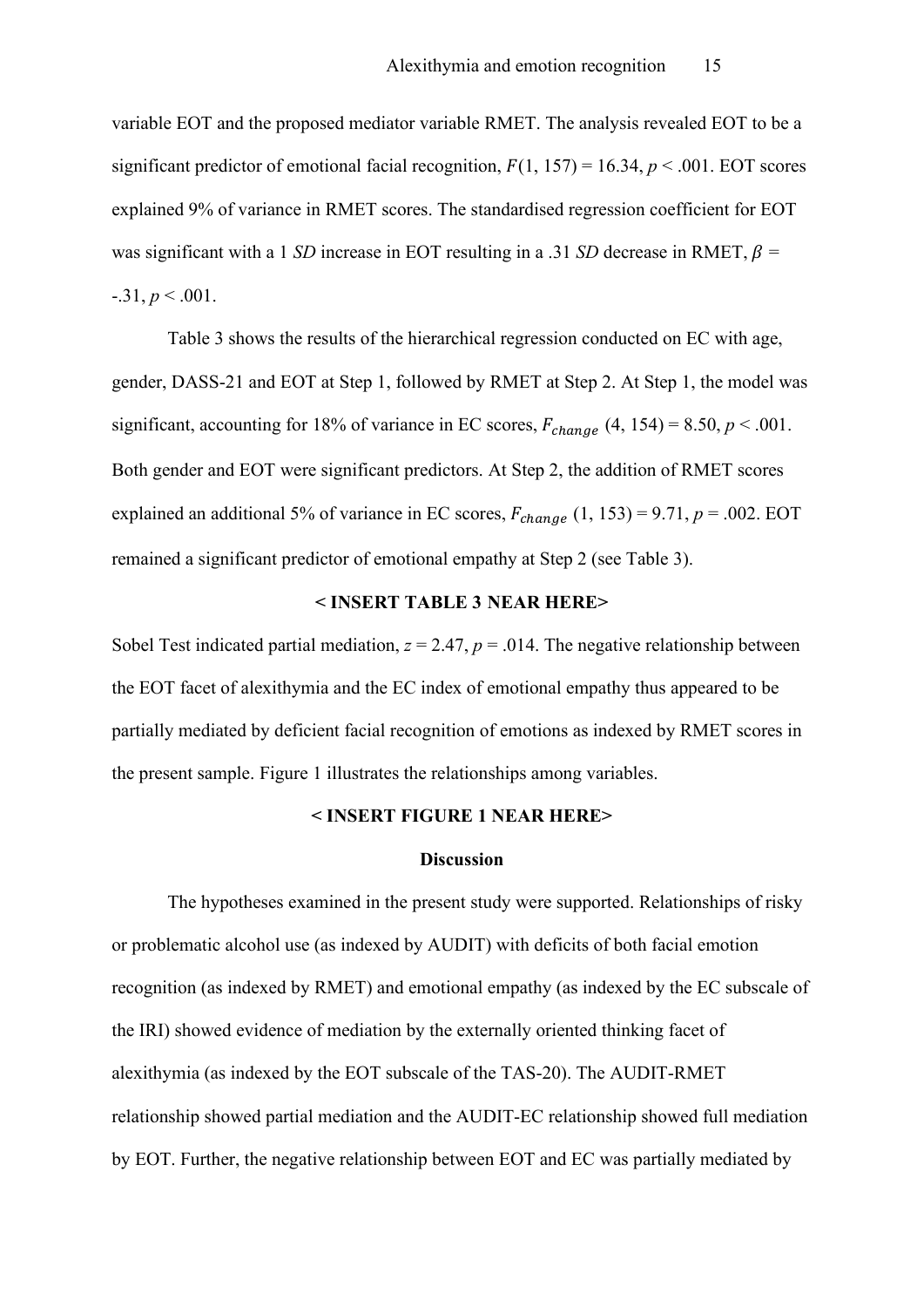RMET, suggesting that deficient ability to recognize the emotions of others may contribute to the low emotional empathy associated with alexithymia and specifically its EOT facet. This result fits well with previous evidence that, whereas the DIF and DDF facets of alexithymia indicate poor awareness of one's own emotional feelings, the EOT facet is more related to problems identifying the emotions of others via nonverbal cues such as facial expressions (Demers & Koven, 2015). In other words, the EOT facet of alexithymia may reflect not just concrete thinking but also poor ability to link external cues of emotion to internal emotional feelings, one logical result of which is low emotional empathy. Empathizing with others in terms of their emotional feelings should theoretically be impossible if one is unable to recognize those emotions in the first place.

Associations of alcohol misuse with deficits of facial emotion recognition, emotional empathy and theory of mind have been well documented (Kopera et al., 2014; Maurage et al., 2011; Onuoha et al., 2016). The present findings suggest that even before alcohol has had the chance to cause long-term changes in brain functioning, those who are predisposed to drink heavily may be more likely to show deficiencies in these domains due to inherent trait factors such as alexithymia, which is present at high levels in alcohol use disorders (Thorberg et al., 2009) and is strongly associated with more risky or problematic drinking (as defined by AUDIT) in non-clinical samples of young adults (Lyvers et al., 2012). In the present mostly young, non-clinical sample, drinking history – an index of the duration of alcohol exposure, defined by subtracting age at onset of regular (weekly) drinking from current age – was unrelated to indices of alexithymia, externally oriented thinking, facial emotion recognition and empathy. Thus the associations of current risky or problematic drinking with poorer facial emotion recognition and lower emotional empathy more likely reflected inherent characteristics related to a predisposition to alcohol misuse rather than long-term consequences of such drinking in the present sample. This interpretation of course does not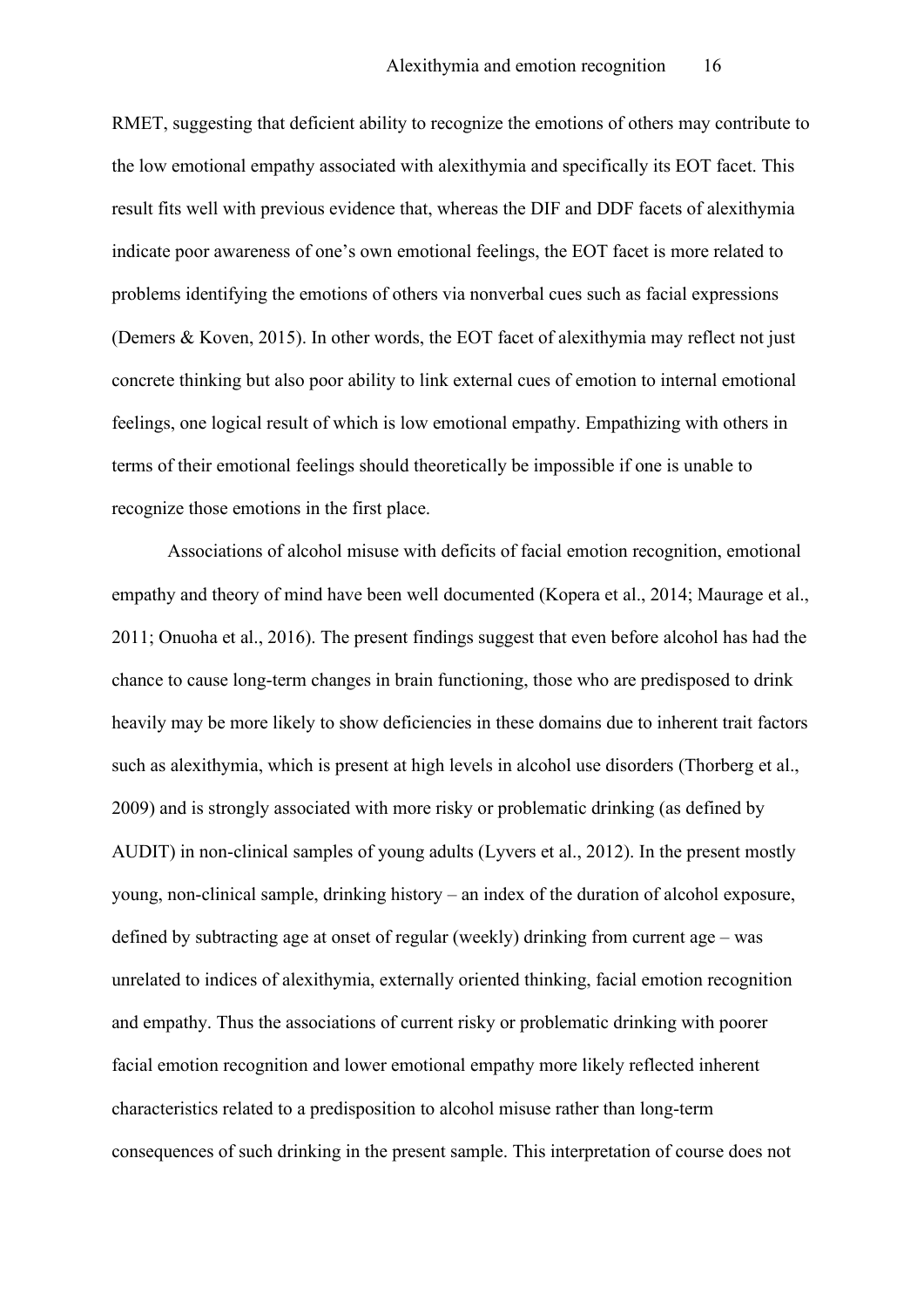rule out an additional role of chronic alcohol exposure eventually causing task-relevant alterations of brain function after many years of alcohol misuse (and note that risky drinking remained a significant negative predictor of facial emotion recognition even after the EOT trait was added to the model at step 2 as shown in the left panel of Table 2). Nevertheless the present findings imply that even in samples of clients undergoing treatment for alcohol use disorders, deficiencies of facial emotion recognition and emotional empathy may reflect premorbid trait factors to a significant degree.

Kopera et al. (2014) argued against such an interpretation as they found no difference in RMET facial emotion recognition performance between young adults with a family history of alcohol dependence compared to those without such a family history. The authors concluded that the poorer RMET performance reported in alcohol dependent clients by Maurage et al. (2011) likely reflected an effect of chronic alcohol exposure rather than premorbid characteristics (contrary to the latter authors' interpretation). An important point in this regard, however, is that the relationship of inherent trait factors to elevated risk of alcohol misuse does not necessarily imply strong genetic involvement as reflected in familial alcoholism. For example, in Cloninger's (1987; Cloninger, Sigvardsson & Bohman, 1996) well-known typology of alcoholism, the more strongly genetic, early-onset Type II alcoholism is linked to traits such as reward sensitivity and impulsivity, whereas the more common Type I is later in onset, less genetically influenced, and more closely linked to anxiety and depression – both of which are common correlates of alexithymia. In a study of 8785 Danish twin pairs (Jorgensen, Zachariae, Skytthe & Kyvik, 2007), heritability of alexithymia was estimated at only 30-33 percent. The developmental trajectory from alexithymia – and particularly its EOT facet – to alcohol misuse may require many years of learning to use alcohol as a means of coping with negative moods and interpersonal difficulties, with gradual escalation of such use over time perhaps leading to Type I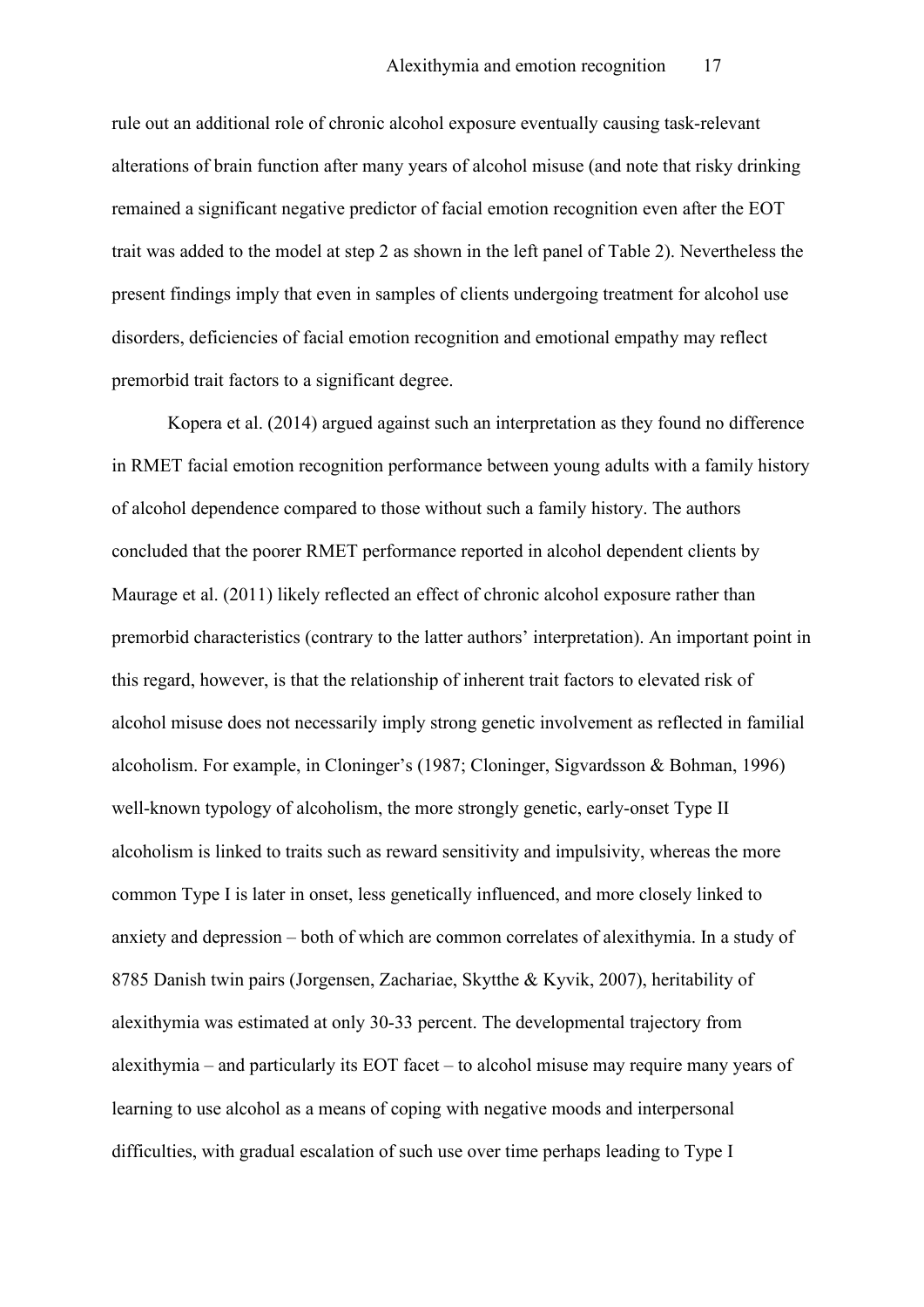alcoholism in some cases. Of course this is speculative and such issues can only be convincingly resolved by carefully conducted longitudinal research. In any case, the present findings would appear to argue for a significant role of pre-drinking traits such as EOT in the deficient emotion recognition and empathy observed in those who misuse alcohol in the general population, in addition to any potential long-term effect of chronic alcohol exposure on the brain that may also contribute to such deficits in clients undergoing treatment for alcohol use disorders.

Limitations of the present study include the cross-sectional, correlational design, which does not allow determination of causal relationships; the predominantly young adult sample; and the inherent limitations of self-report instruments, especially with regards to alexithymia where introspective abilities may be deficient among those with high levels of the trait (see Thorberg et al., 2010). Longitudinal studies using more broadly representative samples would be ideal for fully teasing out the nature of observed relationships between risky or problematic drinking, facial emotion recognition, emotional empathy, and alexithymia, particularly its EOT facet. In any case the current study obtained support for its hypotheses, with the results suggesting that the EOT trait contributes to associations of risky or problematic drinking with deficient facial emotion recognition and low emotional empathy - at least in social drinkers - and that deficient facial emotion recognition contributes to the association of EOT with low emotional empathy. The resulting social difficulties often reported by those with high levels of alexithymia (e.g., Qualter et al., 2009; Vanhuele et al., 2011) are likely to be among the reasons alexithymia is such a potent risk factor for alcohol use disorders (Thorberg et al., 2016).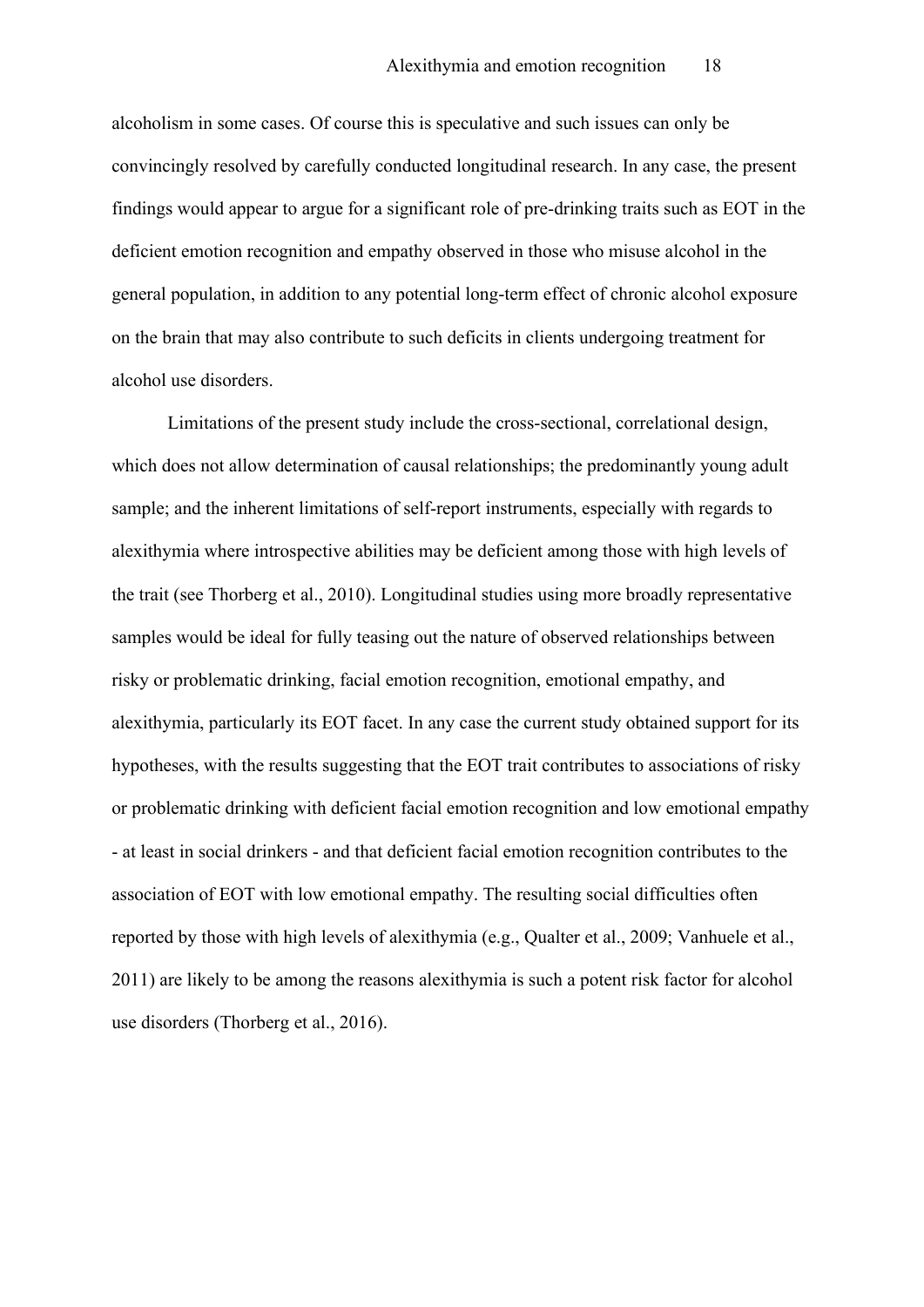#### References

- Babor, T. F., Higgins-Biddle, J. C., Saunders, J. B., & Monteiro, M. G. (2001). *The Alcohol Use Disorders Identification Test: Guidelines for use in primary care*, *Vol. 92.*  Geneva: World Health Organization: Department of Mental Health and Substance Dependence.
- Bagby, R. M., Parker, J. D. A., & Taylor, G J. (1994). The twenty-item Toronto Alexithymia Scale-I: Item selection and cross-validation of the factor structure. *Journal of Psychosomatic Research, 38,* 23-32. doi: 10.1016/0022-3999(94)90005-1
- Baron, R. M., & Kenny, D. A. (1986). The moderator-mediator variable distinction in social psychological research: Conceptual, strategic and statistical considerations. *Journal of Personality & Social Psychology*, *51*, 1173−1182. doi: 10.1037/0022- 3514.51.6.1173
- Baron-Cohen, S., Wheelwright, S., Hill, J., Raste, Y., & Plumb, I. (2001). The "reading the mind in the eyes" test revised version: A study with normal adults, and adults with Asperger syndrome or high-functioning autism. *Journal of Child Psychology and Psychiatry, 42,* 241-251. doi: 10.1111/1469-7610.00715
- Bird, G., Silani, G., Brindley, R., White, S., Frith, U., & Singer, T. (2010). Empathic brain responses in insula are modulated by levels of alexithymia but not autism. *Brain: A Journal of Neurology, 133*, 1515-1525. doi: 10.1093/brain/awq060
- Brown, K. W., & Ryan, R. (2003). The benefits of being present: Mindfulness and its role in psychological well-being. *Journal of Personality & Social Psychology, 84*, 822-848. doi: 10.1037/0022-3514.84.4.822
- Cloninger, C. R. (1987). Neurogenetic adaptive mechanisms in alcoholism. *Science*, *236*, 410-416. doi: 10.1126/science.288260
- Cloninger, C.R., Sigvardsson, S. & Bohman, M. (1996). Type I and Type II alcoholism: An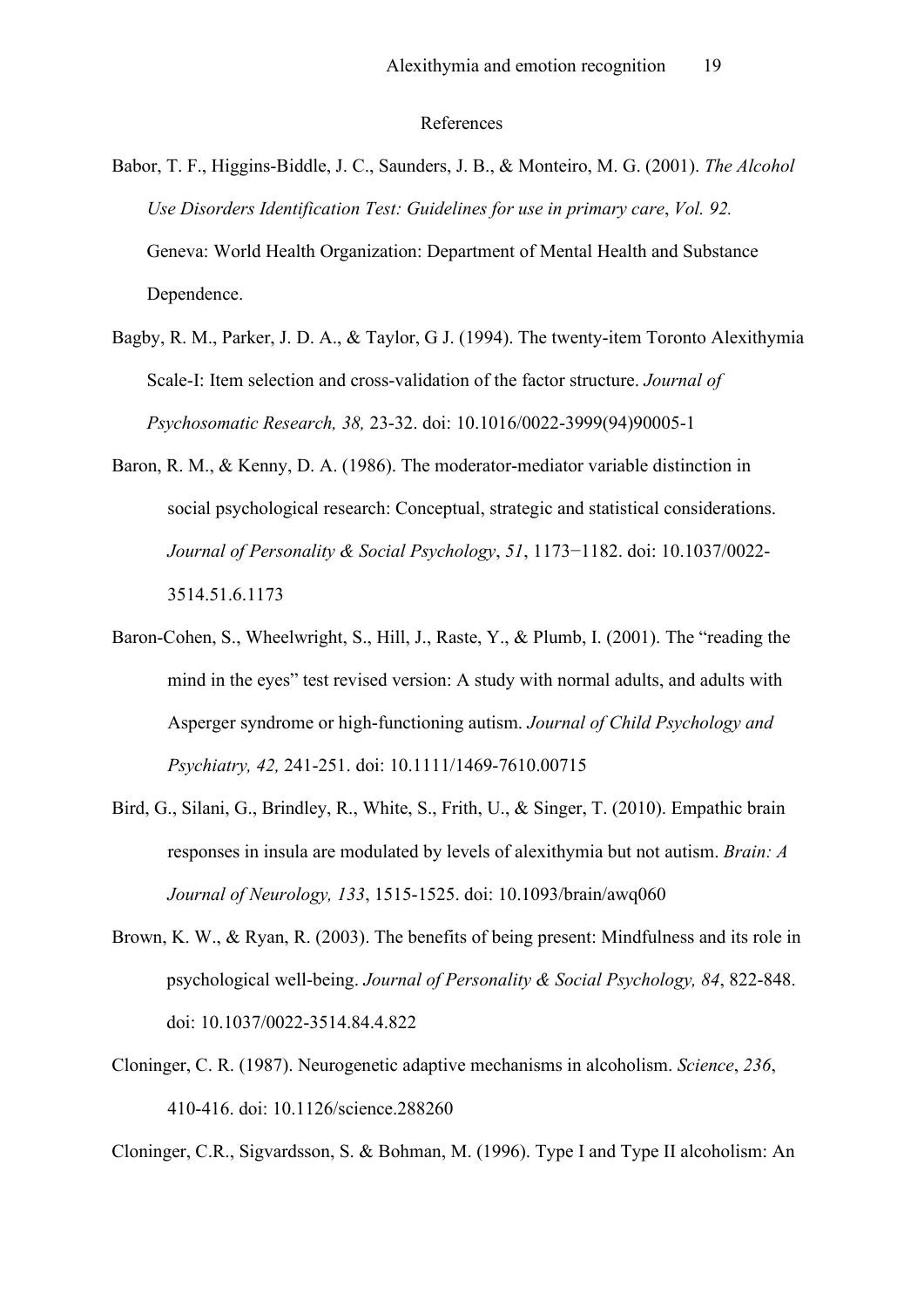update. *Alcohol Health and Research World, 20*, 18-23.

- Cook, R., Brewer, R., Shah, P., & Bird, G. (2013). Alexithymia, not autism, predicts poor recognition of emotional facial expressions. *Psychological Science, 24*, 723–732. doi: 10.1177/0956797612463582
- Davis, M. H. (1980). A multidimensional approach to individual differences in empathy. *JSAS Catalog of Selected Documents in Psychology, 10*, 85-102.
- Davis, M. H. (1994). *Empathy: A social psychological approach*. Colorado: Westview Press.
- Demers, L.A., & Koven, N.S. (2015). The relation of alexithymic traits to affective theory of mind. *American Journal of Psychology, 128,* 31-42. URL: www.jstor.org/stable/10.546/amerjpsyc.128.1.0031
- Franz, M., Popp, K., Schaefer, R., Sitte, W., Schneider, C., Hardt, J., Decker, O., & Braeler, E. (2008). Alexithymia in the German general population. *Social Psychiatry and Psychiatric Epidemiology, 43*(1), 54-62. doi: 10.1007/s00127-007-0265-1
- Grynberg, D., Chang, B., Corneille, O., Maurage, P., Vermeulen, N., Berthoz, S., & Luminet, O. (2013). Alexithymia and the processing of emotional facial expressions (EFEs): Systematic review, unanswered questions and further perspectives. *PLoS One, 7,* e42429. doi: 10.1371/journal.pone.0042429
- Grynberg, D., Luminet, O., Corneille, O., Grezes, J., & Berthoz, S. (2010). Alexithymia in the interpersonal domain: A general deficit of empathy? *Personality & Individual Differences, 49*, 845-850.
- Herbert, B. M., Herbert, C., & Pollatos, O. (2011). On the relationship between interoceptive awareness and alexithymia: Is interoceptive awareness related to emotional awareness? *Journal of Personality, 79*, 1149-1175.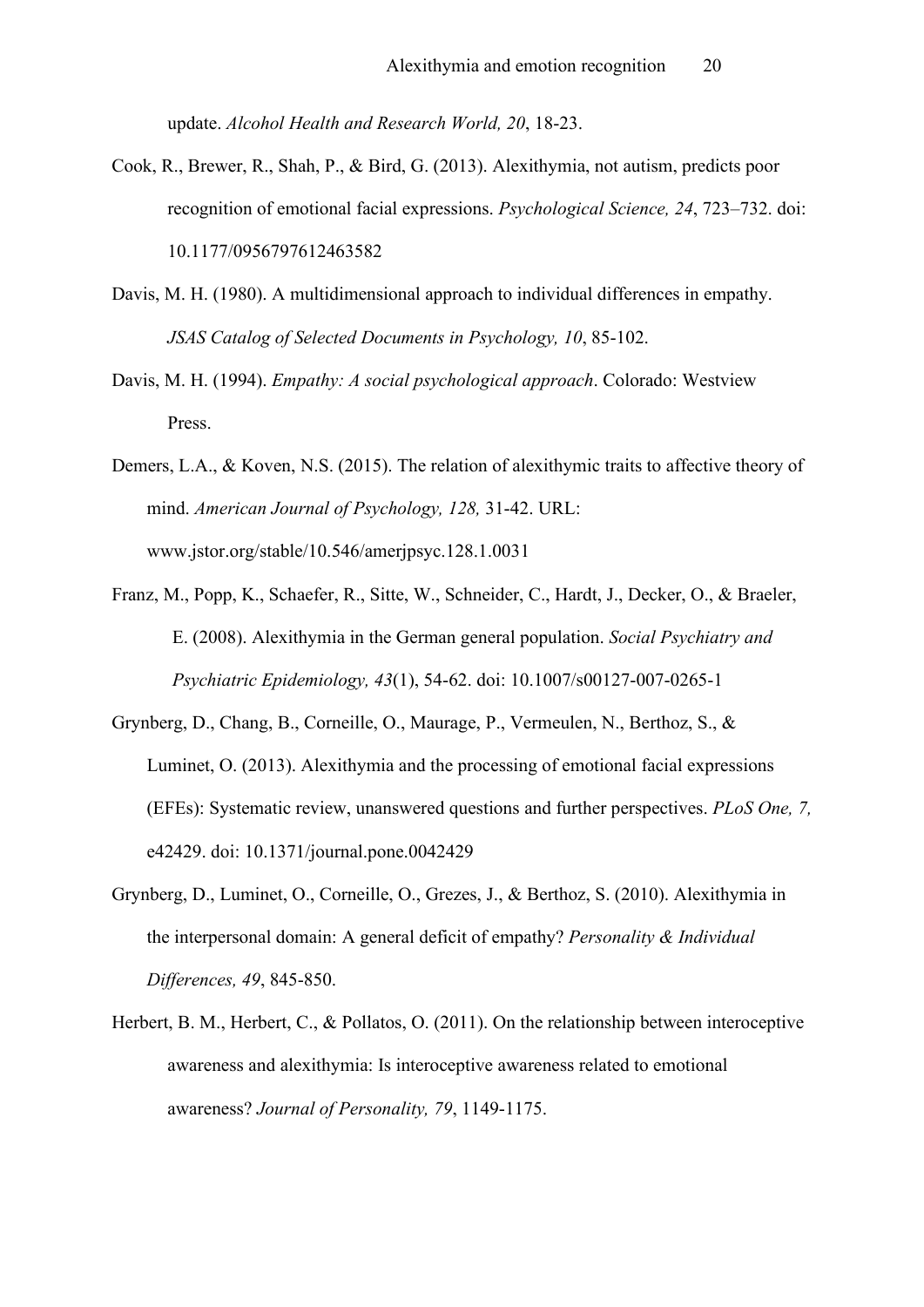Jorgensen, M. M., Zachariae, R., Skytthe, A., Kyvik, K. (2007). Genetic and environmental factors in alexithymia: A population-based study of 8785 Danish twin pairs. *Psychotherapy and Psychosomatics, 76*, 369-375. doi:10.1159/000107565

Kopera, M., Glass, J.M., Heitzeg, M.H., Wojnar, M., Puttler, L.I., & Zucker, R.A. (2014). Theory of mind among young adult children from alcoholic families. *Journal of Studies on Alcohol and Drugs, 75,* 889–894. doi: http://dx.doi.org/10.15288/jsad.2014.75.889

- Lane, R. D., Sechrest, L., Riedel, R., Shapiro, D. E., & Kaszniak, A. W. (2000). Pervasive emotion recognition deficit common to alexithymia and the repressive coping style. *Psychosomatic Medicine*, *62*, 492-501. ISSN: 00333174
- Lombardo, M., Barnes, J., Wheelwright, S., & Baron-Cohen, S. (2007). Self-referential cognition and empathy in autism. *PLoS ONE, 2*, 1-11. doi: 10.1371/journal.pone.0000883
- Lovibond, S. H., & Lovibond, P. F. (1995). *Manual for the depression anxiety and stress scales*. Sydney: Psychological Foundation.
- Lyvers, M., Hasking, P., Albrecht, B., & Thorberg, F.A. (2012). Alexithymia and alcohol: The roles of punishment sensitivity and drinking motives. *Addiction Research & Theory, 20,* 348-357*.*
- Lyvers, M., Hinton, R., Gotsis, S., Roddy, M., Edwards, M., & Thorberg, F. (2014). Traits linked to executive and reward systems functioning in clients undergoing residential treatment for substance dependence. *Personality and Individual Differences*, 70, 194- 199. doi:10.1016/j.paid.2014.07.004
- Lyvers, M., Kohlsdorf, S.M., Edwards, M.S., & Thorberg, F.A. Alexithymia and mood: Recognition of emotion in self and others. *American Journal of Psychology*, in press.

Lyvers, M., Makin, C., Toms, E., Thorberg, F. A., & Samios, C. (2014). Trait mindfulness in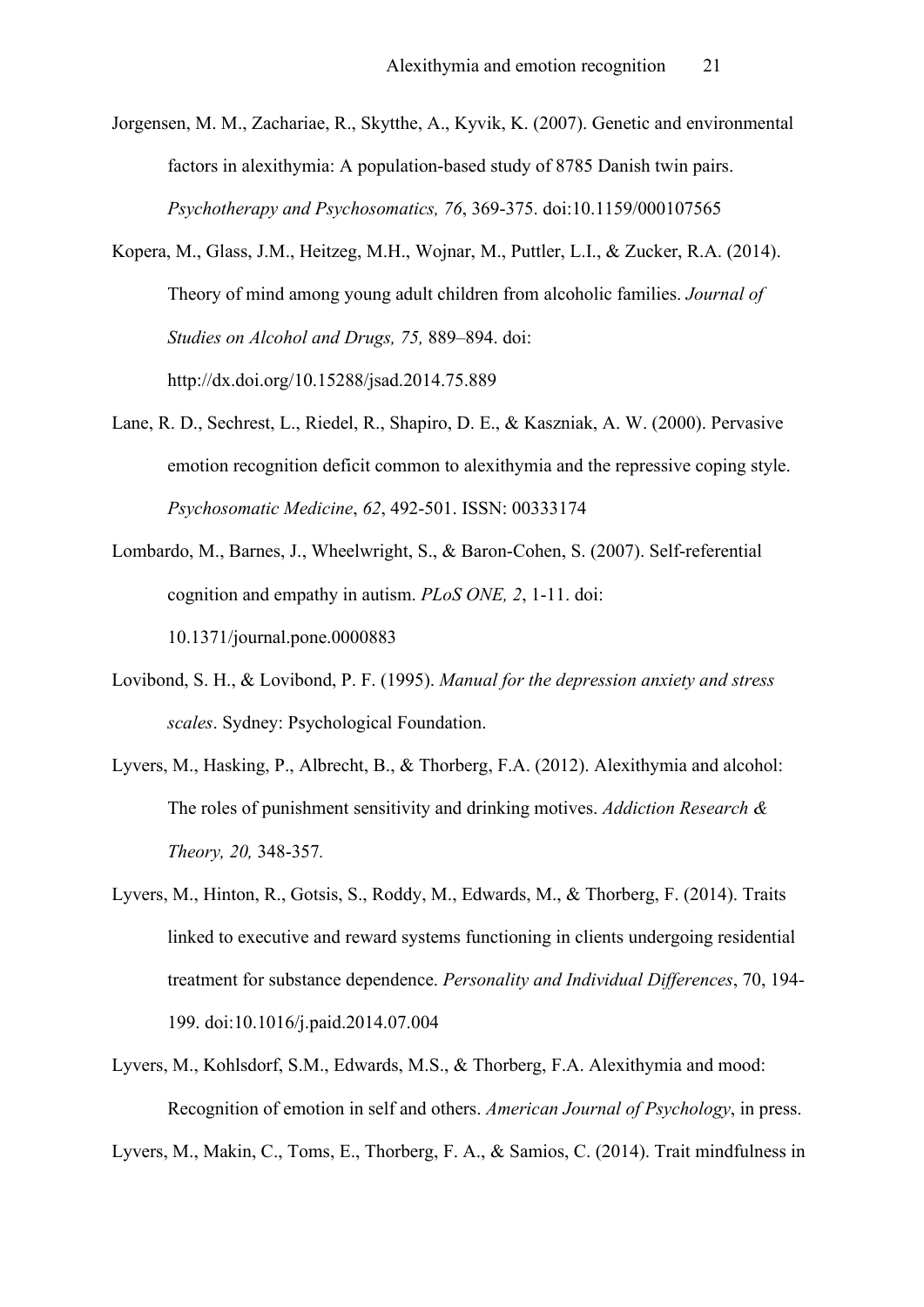relation to emotional self-regulation and executive function. *Mindfulness, 5,* 619-625. doi: 10.1007/s12671-013-0213-y

Lyvers, M., Onuoha, R., Thorberg, F.A., & Samios, C. (2012). Alexithymia in relation to parental alcoholism, everyday frontal lobe functioning and alcohol consumption in a non-clinical sample. *Addictive Behaviors, 37*, 205-210. doi: 10.1016/j.addbeh.2011.10.012

Mattila, A. K., Salminen, J. K., Nummi, T., & Joukamaa, M. (2006). Age is strongly associated with alexithymia in the general population. *Journal of Psychosomatic Research, 61*(5), 629-635. doi:10.1016/j.jpsychores.2006.04.013

- Maurage, P., Grynberg, D., Noel, X., Joassin, F., Hanak, C., Verbanck, P., . . . Philippot, P. (2011). The "Reading the Mind in the Eyes" test as a new way to explore complex emotions decoding in alcohol dependence. *Psychiatry Research*, *190*, 375-378. doi: 10.1016/j.psychres.2011.06.015
- Nemiah, J. C., Freyberger, H., & Sifneos, P. E. (1976). Alexithymia: A view of the psychosomatic process. In O.W. Hill, *Modern trends in psychosomatic medicine* (Vol. 3, pp. 430-439). London: Butterworths.
- Onuoha, R.C., Quintana, D.S., Lyvers, M., & Guastella, A.J. (2016). A systematic review and meta-analysis of theory of mind in alcohol use disorders. *Alcohol & Alcoholism*, *51*, 410-415. doi: 10.1093/alcalc/agv137
- Parker, J. D. A., Taylor, G. J., & Bagby, R. M. (1993). Alexithymia and the recognition of facial expressions of emotion. *Psychotherapy and Psychosomatics*, *59*, 197-202. doi: 10.1159/000288664
- Picardi, A., Toni, A., & Caroppo, E. (2005). Stability of alexithymia and its relationships with the 'Big Five' factors, temperament, character, and attachment style. *Psychotherapy and Psychosomatics, 74*, 371-8. doi: 10.1159/000087785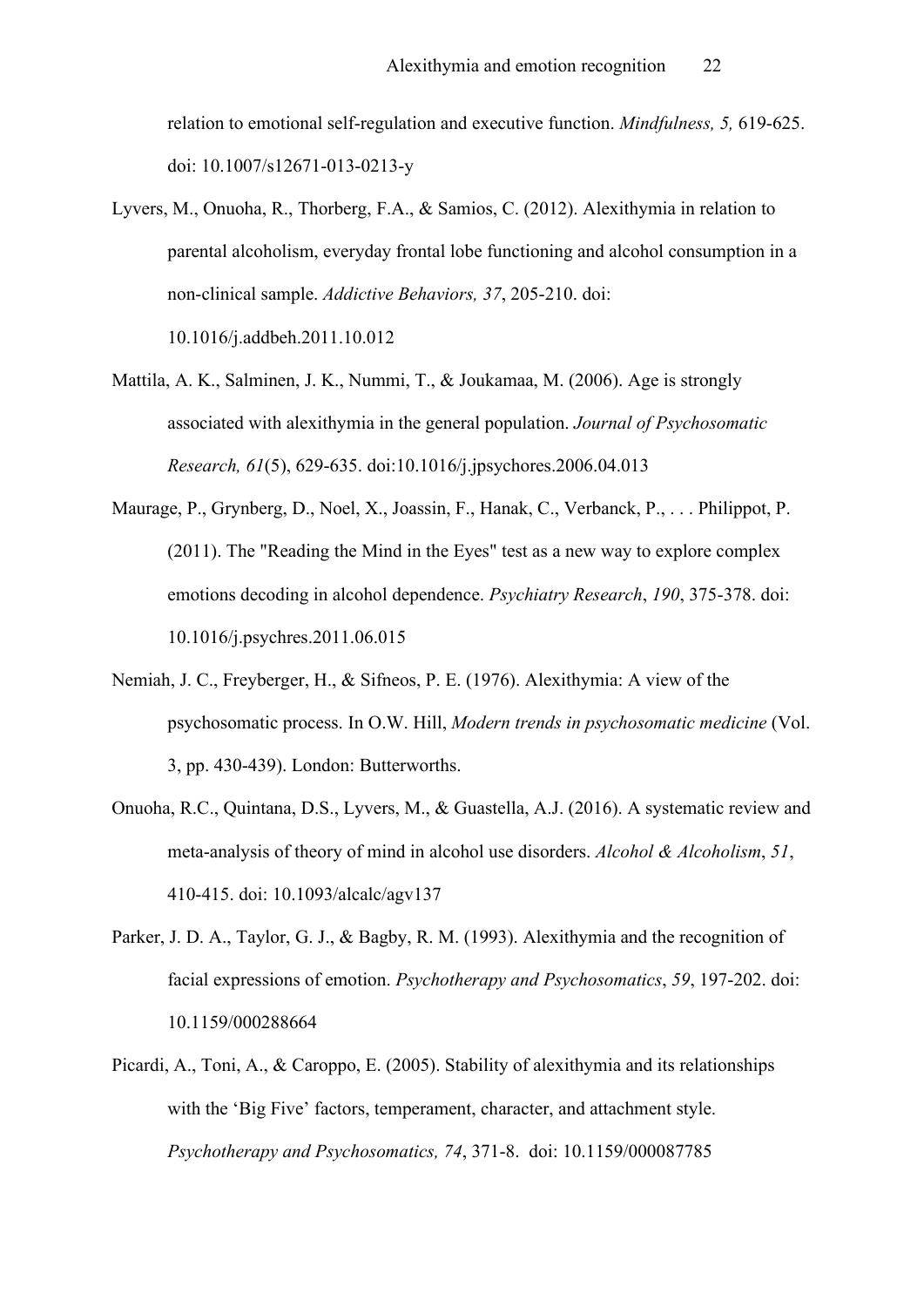- Prkachin, G. C., Casey, C., & Prkachin, K. M. (2009). Alexithymia and perception of facial expressions of emotion. *Personality and Individual Differences*, *46*, 412–417. doi: 10.1016/j.paid.2008.11.010
- Qualter, P., Quinton, S.J., Wagner, H., & Brown, S. (2009). Loneliness, interpersonal distrust, and alexithymia in university students. *Journal of Applied Social Psychology, 39,* 61461–1479. doi: 1559-1816.2009.00491.x
- Sobel, M.E. (1982). Asymptotic confidence intervals for indirect effects in structural equation models. In S. Leinhardt (Ed.). *Sociological methodology* (pp. 290-312) Washington, DC: American Sociological Association.
- Taylor, G. J., Bagby, R. M., Parker, J. D. A. (1997). *Disorders of affect regulation: Alexithymia in medical and psychiatric illness.* Cambridge: Cambridge University Press.
- Thorberg, F. A., Young, R. M., Sullivan, K. A., & Lyvers, M. (2009). Alexithymia and alcohol use disorders: A critical review. *Addictive Behaviors, 34*, 237-245. doi: 10.1016/j.addbeh.2008.10.016
- Thorberg, F. A., Young, R. McD., Sullivan, K. A., Lyvers, M., Connor, J. P., & Feeney, GFX. (2010). A psychometric comparison of the Toronto Alexithymia Scale (TAS-20) and the Observer Alexithymia Scale (OAS) in an alcohol dependent sample. *Personality & Individual Differences, 43*, 119-123. doi: 10.1016/j.paid.2010.03.018
- Thorberg, F. A., Young, R. McD., Sullivan, K. A., Lyvers, M., Hurst, C., Connor, J. P., & Feeney, GFX. (2011). Attachment security and alexithymia in a heavy drinking population. *Addiction Research and Theory, 19,* 566-570. doi:10.3109/16066359.2011.580065
- Thorberg, F. A., Young, R. McD., Sullivan, K. A., Lyvers, M., Hurst, C., Tyssen, R., Noble, E. P., London, E. D., Connor, J. P., & Feeney, GFX. (2016). A prospective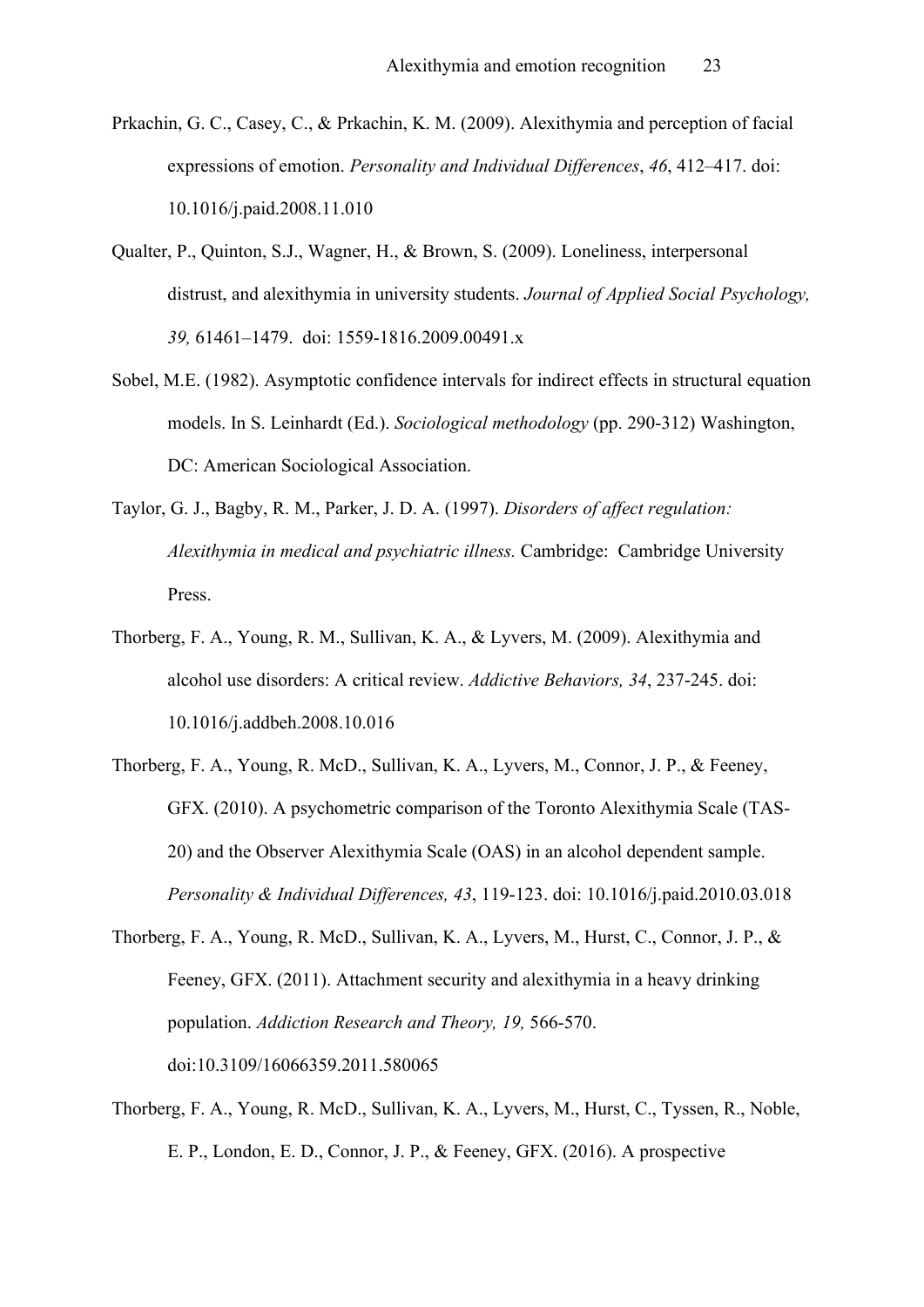mediational study on the stability of alexithymia among alcohol-dependent outpatients in cognitive-behavioral therapy. *Psychology of Addictive Behaviors, 30(1),* 64-72. doi: 10.1037/adb0000135.

- Vanheule, S., Desmet, M., Meganck, R., & Bogaerts, S. (2006). Alexithymia and interpersonal problems. *Journal of Clinical Psychology, 63*, 109-117. doi: 10.1002/jclp.20324.
- Vanheule, S., Meganck, R., & Desmet, M. (2011). Alexithymia, social detachment, and cognitive processing. *Psychiatry Research, 190*, 49-51. doi: 10.1016/j.psychres.2010.06.032.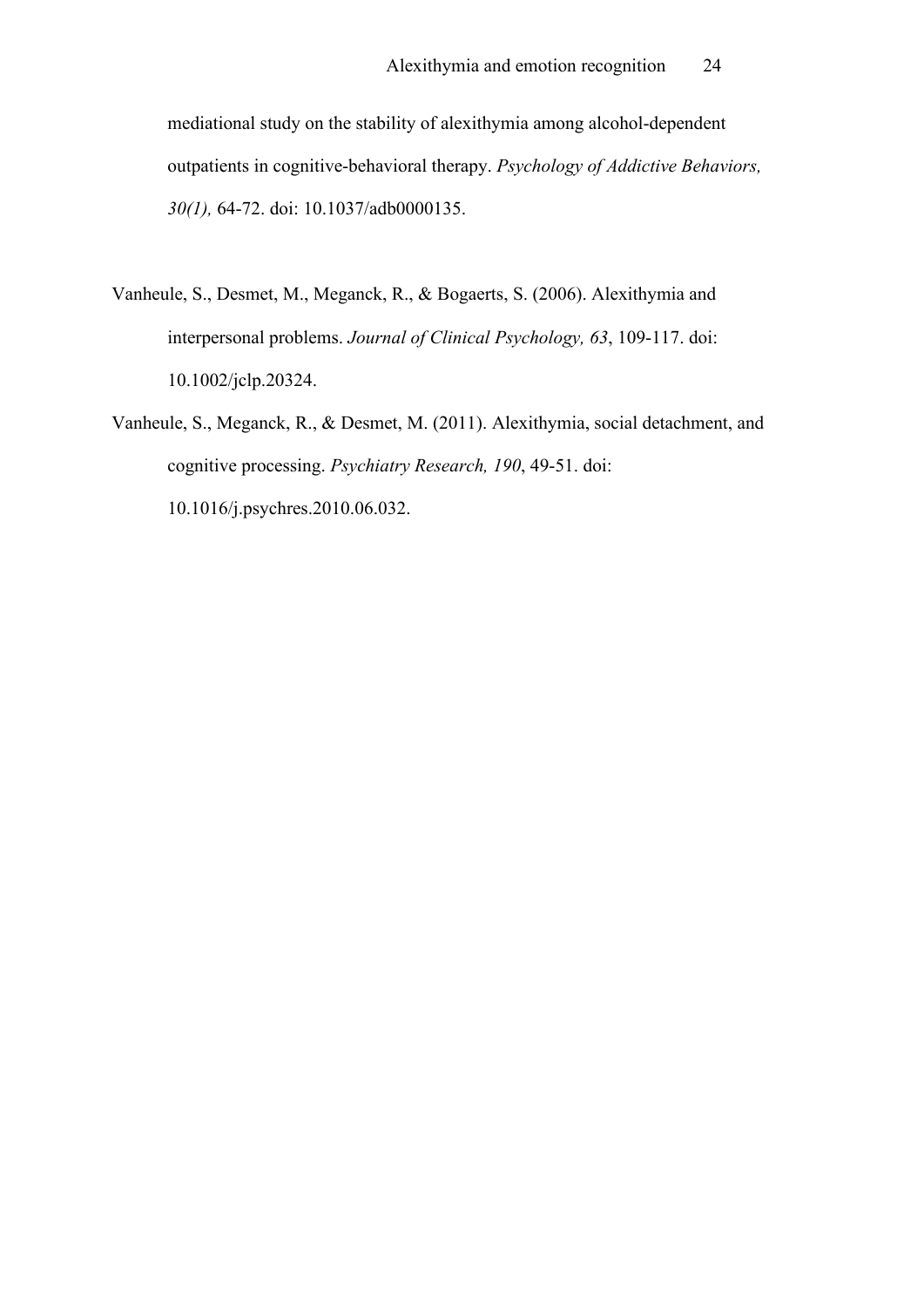## Table 1

*Summary of Intercorrelations of Study Variables (N=161)*

| Variable         | $\boldsymbol{l}$ | $\overline{2}$           | $\mathfrak{Z}$ | $\overline{A}$ | $\mathfrak{H}$ | 6                        | $\overline{7}$           | $\boldsymbol{\delta}$    | 9                        | 10 <sup>°</sup> | II                       | 12 |
|------------------|------------------|--------------------------|----------------|----------------|----------------|--------------------------|--------------------------|--------------------------|--------------------------|-----------------|--------------------------|----|
| $1.$ DIF         | $\blacksquare$   |                          |                |                |                |                          |                          |                          |                          |                 |                          |    |
| 2. DDF           | $.62***$         | $\overline{\phantom{a}}$ |                |                |                |                          |                          |                          |                          |                 |                          |    |
| 3. EOT           | $.30***$         | $.30***$                 | $\blacksquare$ |                |                |                          |                          |                          |                          |                 |                          |    |
| 4. DASS-21       | .48***           | $.23**$                  | .12            |                |                |                          |                          |                          |                          |                 |                          |    |
| 5. PT            | $-.12$           | $-.08$                   | $-.30***$      | $-.14$         |                |                          |                          |                          |                          |                 |                          |    |
| 6. FT            | .53              | $-.00$                   | $-.29***$      | $.17*$         | $.32***$       | $\overline{\phantom{a}}$ |                          |                          |                          |                 |                          |    |
| 7. EC            | $-.06$           | $-.09$                   | $-.36***$      | $-.01$         | $.61***$       | $.41***$                 | $\overline{\phantom{a}}$ |                          |                          |                 |                          |    |
| 8. PD            | $.31***$         | $.20*$                   | $.22**$        | $.33***$       | .00.           | $.26**$                  | .12                      | $\overline{\phantom{a}}$ |                          |                 |                          |    |
| 9. RMET          | $-.19*$          | $-.02$                   | $-.31***$      | $-.19*$        | $.30***$       | $.30***$                 | $.35***$                 | .01                      | $\overline{\phantom{0}}$ |                 |                          |    |
| 10. AUDIT        | $.33***$         | $.20*$                   | $.25**$        | $.20*$         | $-.14$         | $-.10$                   | $-.27**$                 | $-.05$                   | $-.35***$                |                 |                          |    |
| 11. DH           | $-.03$           | .03                      | $-.00$         | $.18*$         | .03            | $-.07$                   | .04                      | $-.10$                   | .07                      | $-.21**$        | $\overline{\phantom{0}}$ |    |
| $12. \text{Age}$ | $-.05$           | .00.                     | $-.03$         | $.17*$         | .03            | $-.06$                   | .06                      | $-.08$                   | .09                      | $-.27**$        | .99***                   |    |

*Note.* DIF = difficulty identifying feelings; DDF = difficulty describing feelings; EOT = externally oriented thinking; DASS-21 = Depression Anxiety Stress Scales total score; PT = perspective taking; FT = fantasized thinking; EC = empathetic concern; PD = personal distress; RMET = the reading the mind in the eyes test; AUDIT = Alcohol Use Disorders Identification Test; DH = drinking history. \*  $p < .05$ . \*\*  $p < .01$ . \*\*\*  $p < .001$ .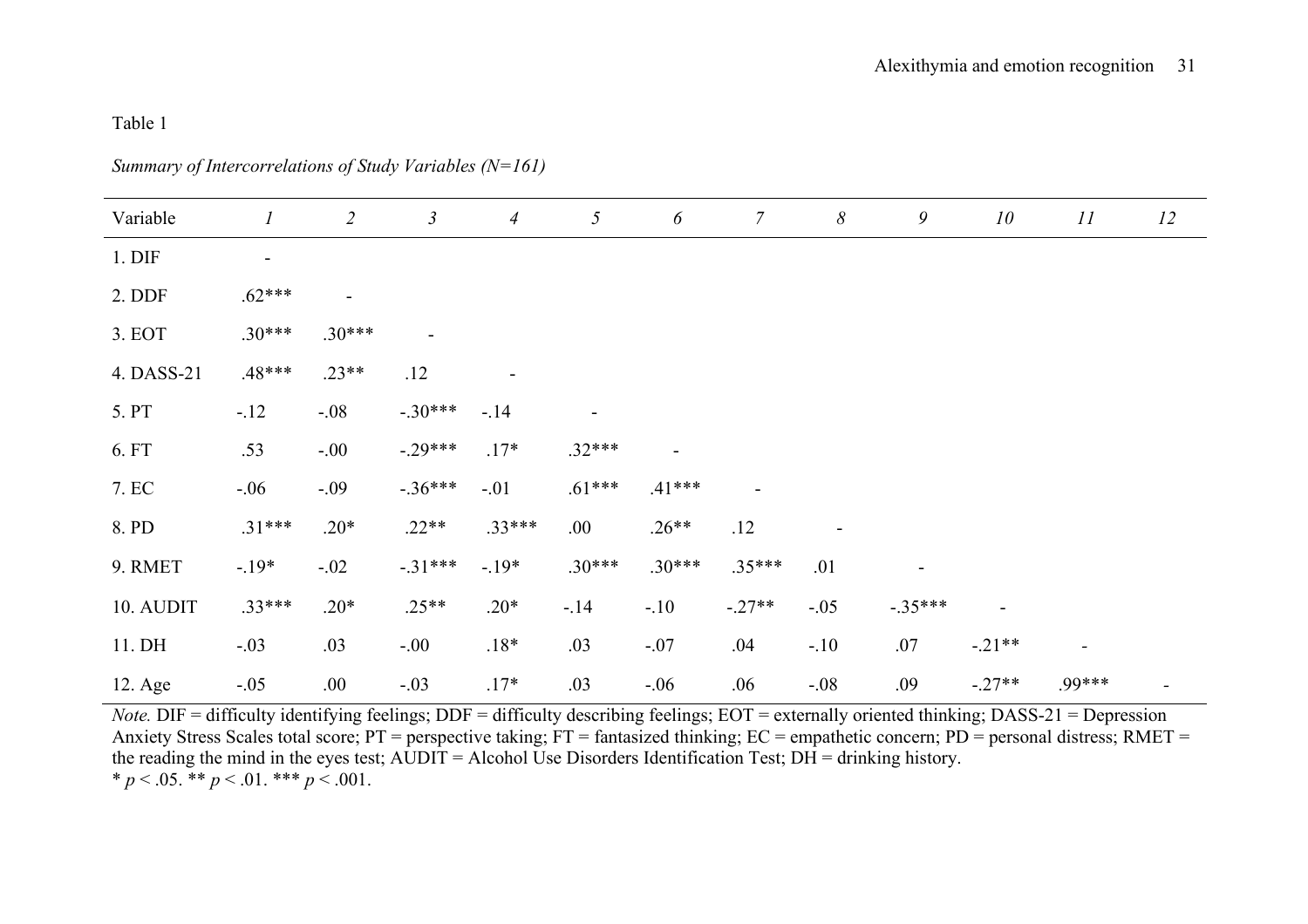Table 2

*Hierarchical Multiple Regression Analyses to Assess Relationships between Facial Emotional Recognition, Risky Drinking, Empathetic Concern* 

| Predicting Facial Emotional Recognition from Risky Drinking<br>and EOT |              |           |                  |      |                  | Predicting Empathic Concern from Risky Drinking and EOT |              |           |                  |      |                  |  |
|------------------------------------------------------------------------|--------------|-----------|------------------|------|------------------|---------------------------------------------------------|--------------|-----------|------------------|------|------------------|--|
| Predictor                                                              | $\Delta R^2$ | $\beta$   | $\boldsymbol{B}$ | SEB  | 95% CI for $B$   | Predictor                                               | $\Delta R^2$ | $\beta$   | $\boldsymbol{B}$ | SEB  | 95% CI for $B$   |  |
| Step 1                                                                 | $.14***$     |           |                  |      |                  | Step 1                                                  | $.10**$      |           |                  |      |                  |  |
| Constant                                                               |              |           | 27.00            | 2.27 | [22.51, 31.48]   | Constant                                                |              |           | 17.42            | 1.97 | [13.53, 21.30]   |  |
| Age                                                                    |              | .02       | 0.01             | 0.06 | $[-0.11, 0.13]$  | Age                                                     |              | $-.03$    | $-0.02$          | 0.05 | $[-0.12, 0.09]$  |  |
| Gender                                                                 |              | .09       | 0.93             | 0.85 | $[-0.75, 2.60]$  | Gender                                                  |              | $.18*$    | 1.56             | 0.74 | [0.10, 3.01]     |  |
| DASS-21                                                                |              | $-.11$    | $-0.06$          | 0.05 | $[-0.16, 0.03]$  | DASS-21                                                 |              | .03       | 0.02             | 0.04 | $[-0.07, 0.10]$  |  |
| <b>AUDIT</b>                                                           |              | $-.29**$  | $-0.24$          | 0.07 | $[-0.38, -0.10]$ | <b>AUDIT</b>                                            |              | $-.22*$   | $-0.15$          | 0.06 | $[-0.28, -0.03]$ |  |
| Step 2                                                                 | $.05**$      |           |                  |      |                  | Step 2                                                  | $.09***$     |           |                  |      |                  |  |
| Constant                                                               |              |           | 32.05            | 2.73 | [26.65, 37.45]   | Constant                                                |              |           | 22.93            | 2.32 | [18.34, 27.52]   |  |
| <b>AUDIT</b>                                                           |              | $-.23**$  | $-0.19$          | 0.07 | $[-0.33, -0.05]$ | <b>AUDIT</b>                                            |              | $-.14$    | $-0.10$          | 0.06 | $[-0.22, 0.02]$  |  |
| <b>EOT</b>                                                             |              | $-.24***$ | $-0.31$          | 0.10 | $[-0.51, -0.12]$ | <b>EOT</b>                                              |              | $-.31***$ | $-0.34$          | 0.09 | $[-0.51, -0.17]$ |  |

*and Externally Oriented Thinking, After Controlling for Age, Gender and Negative Mood*

*Note.* SE B = standard error of unstandardized coefficient; CI = confidence interval; DASS-21 = Depression Anxiety Stress Scales total score; AUDIT = Alcohol Use Disorders Identification Test; EOT = externally oriented thinking;  $* p < .05. ** p < .01.*** p < .001.$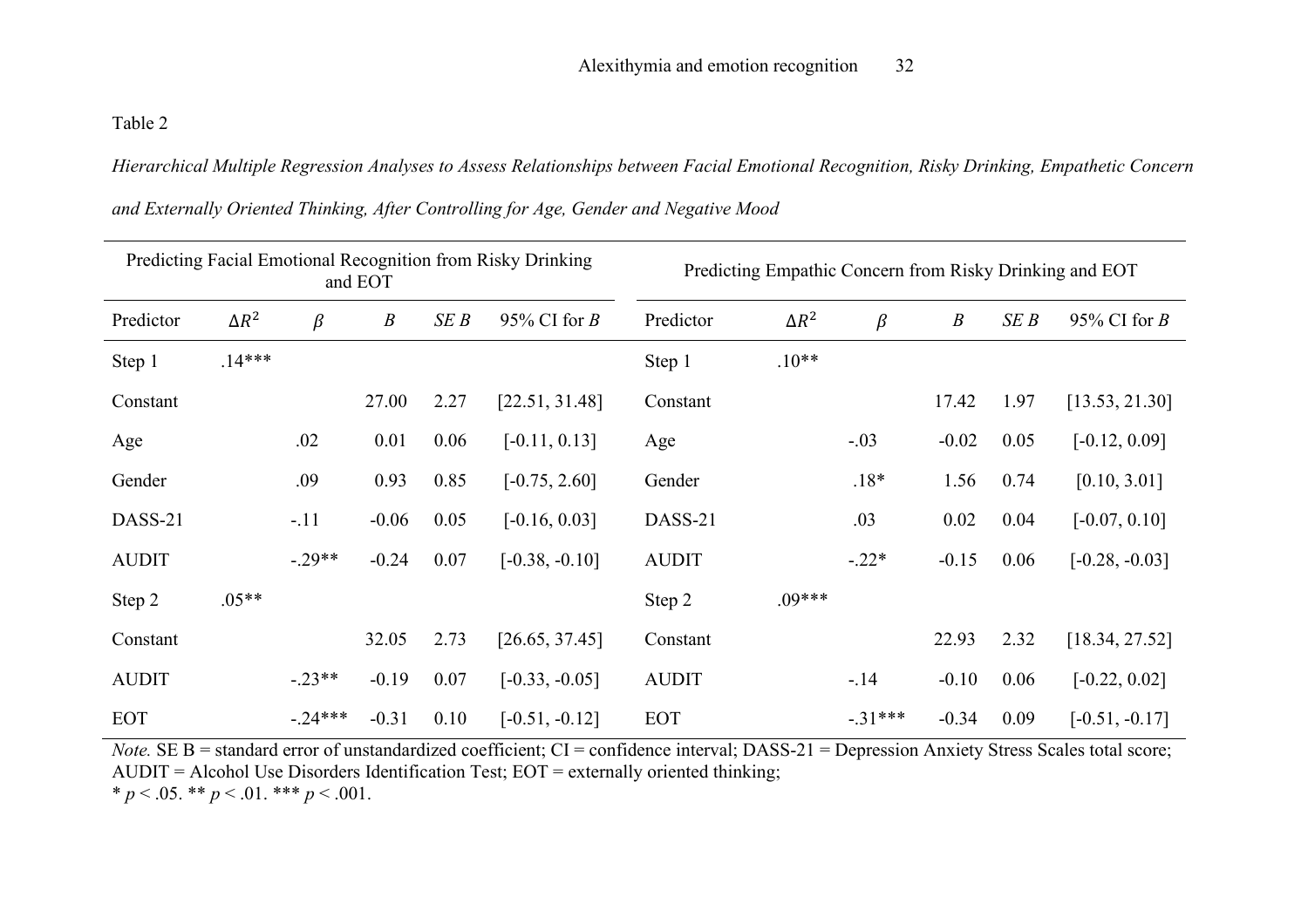## Table 3

*Hierarchical Multiple Regression Analysis Predicting Empathetic Concern from Externally Oriented Thinking and Facial Emotional Recognition, After Controlling for Age, Gender and Negative Mood*

| Predictor |             | $\Delta R^2$ | $\beta$   | $\boldsymbol{B}$ | SEB  | 95% CI for $B$   |
|-----------|-------------|--------------|-----------|------------------|------|------------------|
| Step 1    |             | $.18***$     |           |                  |      |                  |
|           | Constant    |              |           | 21.86            | 2.12 | [17.67, 26.05]   |
|           | Age         |              | .02       | 0.01             | 0.05 | $[-0.08, 0.10]$  |
|           | Gender      |              | $.23**$   | 2.02             | 0.66 | [0.73, 3.32]     |
|           | DASS-21     |              | .00       | 0.00             | 0.04 | $[-0.07, 0.07]$  |
|           | <b>EOT</b>  |              | $-.35***$ | $-0.38$          | 0.08 | $[-0.54, -0.22]$ |
| Step 2    |             | $.05**$      |           |                  |      |                  |
|           | Constant    |              |           | 15.89            | 2.82 | [10.32, 21.45]   |
|           | <b>EOT</b>  |              | $-.28***$ | $-0.31$          | 0.08 | $[-0.47, -0.15]$ |
|           | <b>RMET</b> |              | $.24**$   | 0.21             | 0.07 | [0.08, 0.33]     |

*Note.* SE  $B$  = standard error of unstandardized coefficient;  $CI$  = confidence interval; DASS-21 = Depression Anxiety Stress Scales total score; RMET = the reading the mind in the eyes test; EOT = externally oriented thinking.  $* p < .05. ** p < .01.*** p < .001.$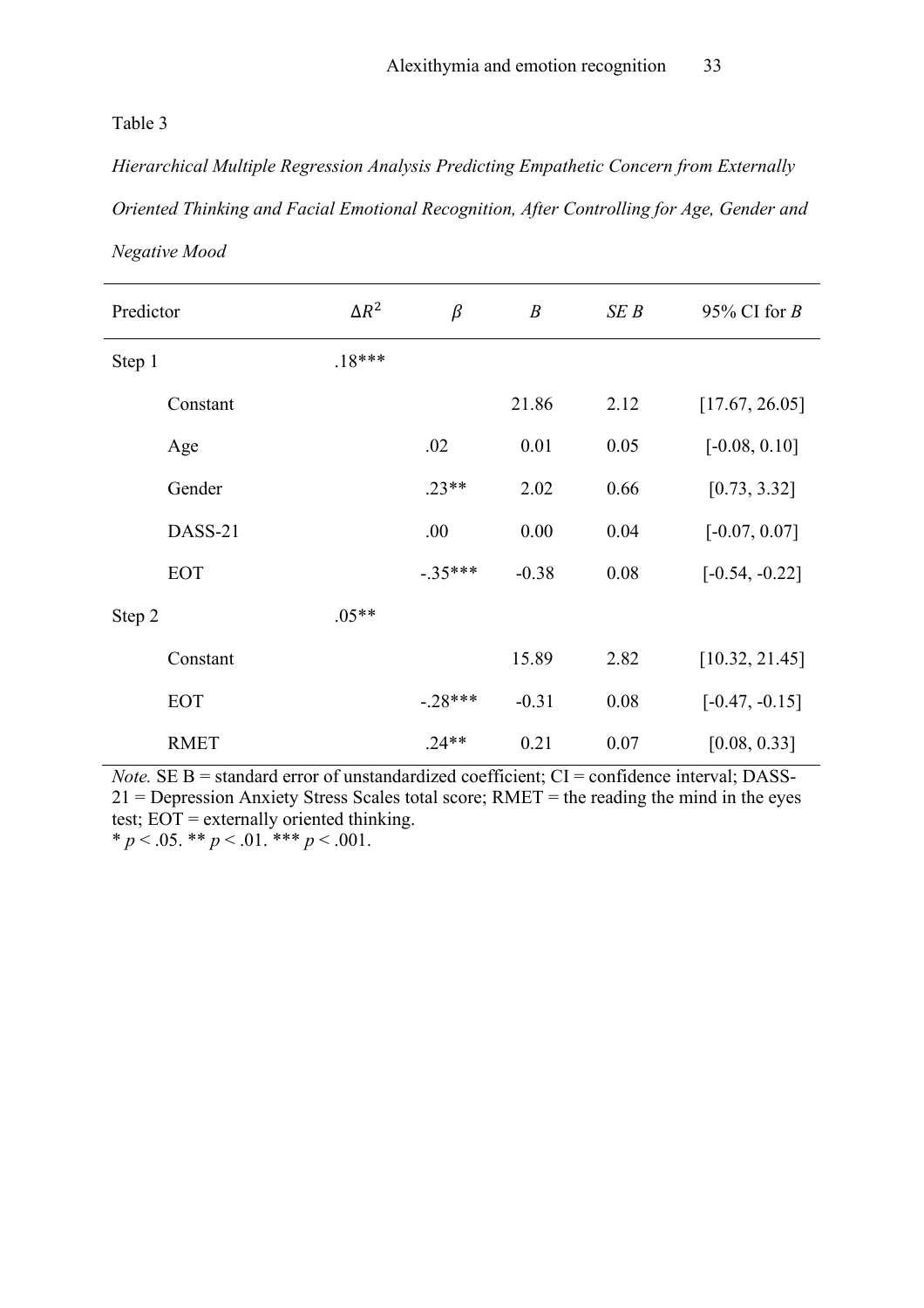**Figure 1.** Relationship between risky or problematic drinking and emotional empathy is mediated by externally oriented thinking and facial recognition of emotion.

# **< INSERT FIGURE 1 NEAR HERE>**